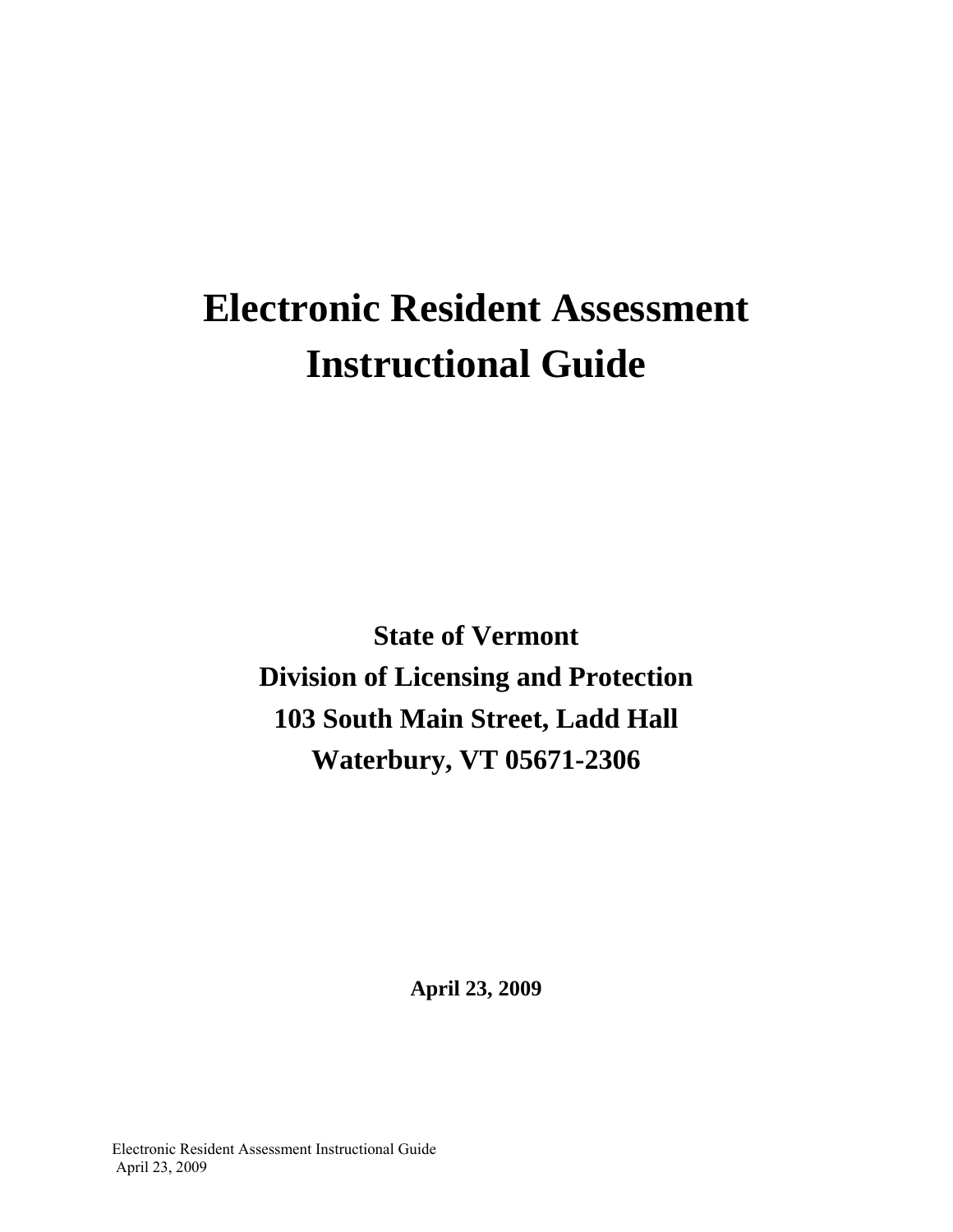# **TABLE OF CONTENTS**

| Section A.0 |                 |                                                                 |  |  |  |
|-------------|-----------------|-----------------------------------------------------------------|--|--|--|
| Section A.1 |                 |                                                                 |  |  |  |
| Section B.1 |                 |                                                                 |  |  |  |
| Section C.1 |                 |                                                                 |  |  |  |
| Section D.1 |                 |                                                                 |  |  |  |
| Section E.1 |                 |                                                                 |  |  |  |
| Section F.1 |                 |                                                                 |  |  |  |
|             | F <sub>12</sub> |                                                                 |  |  |  |
|             | F.3             |                                                                 |  |  |  |
|             | F.4             |                                                                 |  |  |  |
|             | F.5             | Mood and Behavior, Change in behavioral symptoms11              |  |  |  |
| Section     | G.1             | Physical Functioning, Activities of Daily Living11              |  |  |  |
|             | G.2             |                                                                 |  |  |  |
|             | G.3             |                                                                 |  |  |  |
|             | G.4             |                                                                 |  |  |  |
|             | G.5             |                                                                 |  |  |  |
|             | G.6             | Physical Functioning, Instrumental Activities of Daily Living16 |  |  |  |
|             | G.7             |                                                                 |  |  |  |
|             | G.8             |                                                                 |  |  |  |
|             | G.9             |                                                                 |  |  |  |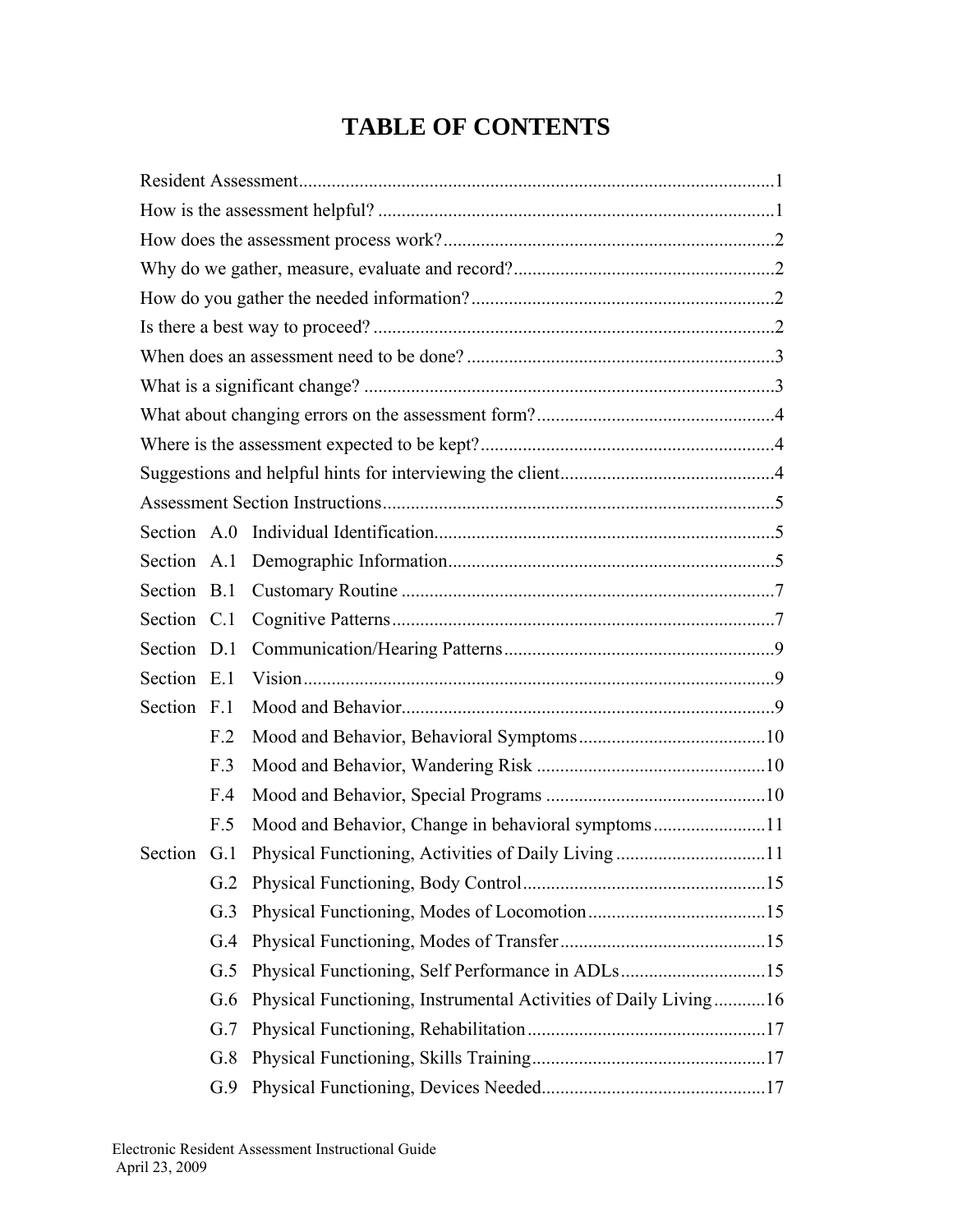| Section     | H.1            |                                                                |  |  |  |
|-------------|----------------|----------------------------------------------------------------|--|--|--|
|             | H <sub>2</sub> |                                                                |  |  |  |
|             | H.3            |                                                                |  |  |  |
| Section     | I.1            |                                                                |  |  |  |
| Section     | J.1            |                                                                |  |  |  |
| Section K.1 |                |                                                                |  |  |  |
|             | K <sub>2</sub> |                                                                |  |  |  |
|             | K <sub>3</sub> |                                                                |  |  |  |
|             | K.4            |                                                                |  |  |  |
|             | K.5            |                                                                |  |  |  |
|             | K.6            |                                                                |  |  |  |
| Section     | L.1            |                                                                |  |  |  |
| Section     | M.1            |                                                                |  |  |  |
|             | M.2            |                                                                |  |  |  |
|             |                |                                                                |  |  |  |
|             |                | M.4 Special Treatments, Visiting Nurse/Home Health Therapies20 |  |  |  |
|             |                |                                                                |  |  |  |
|             |                |                                                                |  |  |  |
|             |                |                                                                |  |  |  |
|             |                |                                                                |  |  |  |
|             |                |                                                                |  |  |  |
|             |                |                                                                |  |  |  |
|             |                |                                                                |  |  |  |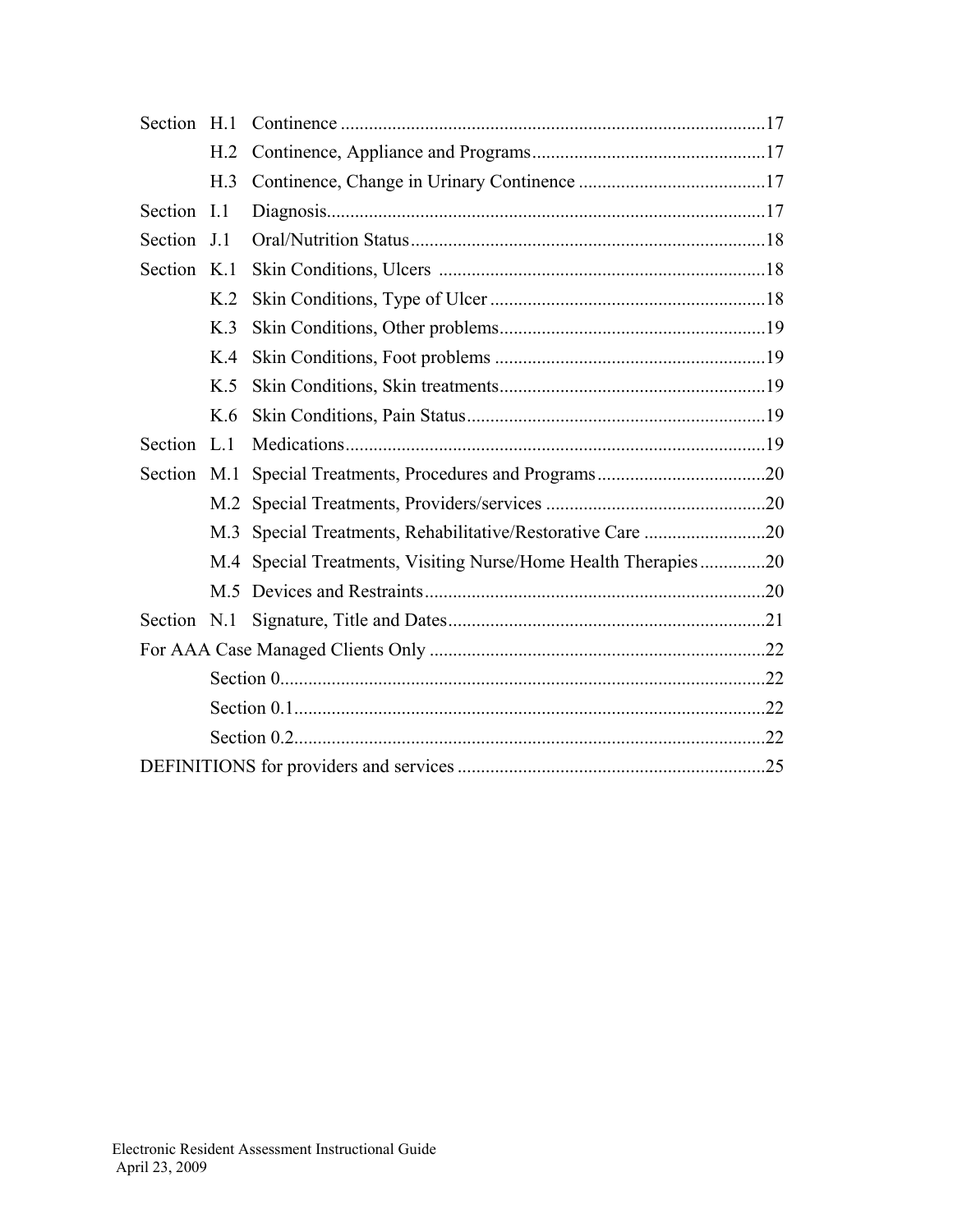# **RESIDENT ASSESSMENT**

The Resident Assessment (RA) is a uniform process for gathering information that describes the residents living in Residential, Therapeutic, and Assisted Living Care Homes. The resident assessment has been updated by a collaborative effort of a workgroup that was comprised of the owners and staff of Residential Care, Therapeutic Care and Assisted Living Homes throughout Vermont and staff from the Department of Disabilities, Aging and Independent Living. The common goal was to review and update the assessment tool to ensure it would gather, record, and reflect the best information possible about the residents who reside in any of Vermont's licensed homes. The format of the assessment has also changed. Many facilities have updated their technology and manage much of their facility by computer. Facilities requested an electronic assessment that would reduce redundant paperwork and save time. The new electronic assessment is now available in a hard copy paper version, a WORD locked template for completing on the computer as a WORD document or in an electronic if your facility has a computer software database. The ILA assessment used by Community Providers is now also in the electronic format. The ILA and Resident Assessment ask the same questions, the same way, for 95% of the information gathered. There are a few questions on the resident assessment that are specific to gather information related to the residential client, and specific questions on the ILA that address the special needs for the home based client.

A standard assessment across provider types will provide:

- A uniform process for gathering information that describes the client.
- A tool that promotes consistent rating scales among providers.
- A tool that provides a common language for the ready exchange of information across providers.

# **Questions and Answers about the assessment process:**

## **HOW IS THE ASSESSMENT HELPFUL?**

- Provides the same type of complete information about each of the client's in your home.
- Presents a picture of the client's strengths, needs, and preferences.
- Targets what a client needs for care and help.
- Assists all to focus on what the client can do.
- Provides information on which to base your decisions and plans.
- Establishes a knowledge base which provides the staff and client the ability to work together for common, shared goals.
- Provides an information link.

Information allows you to make decisions and plans that assist the client and the staff to achieve goals, to place the focus on constant improvement, and a better quality of life.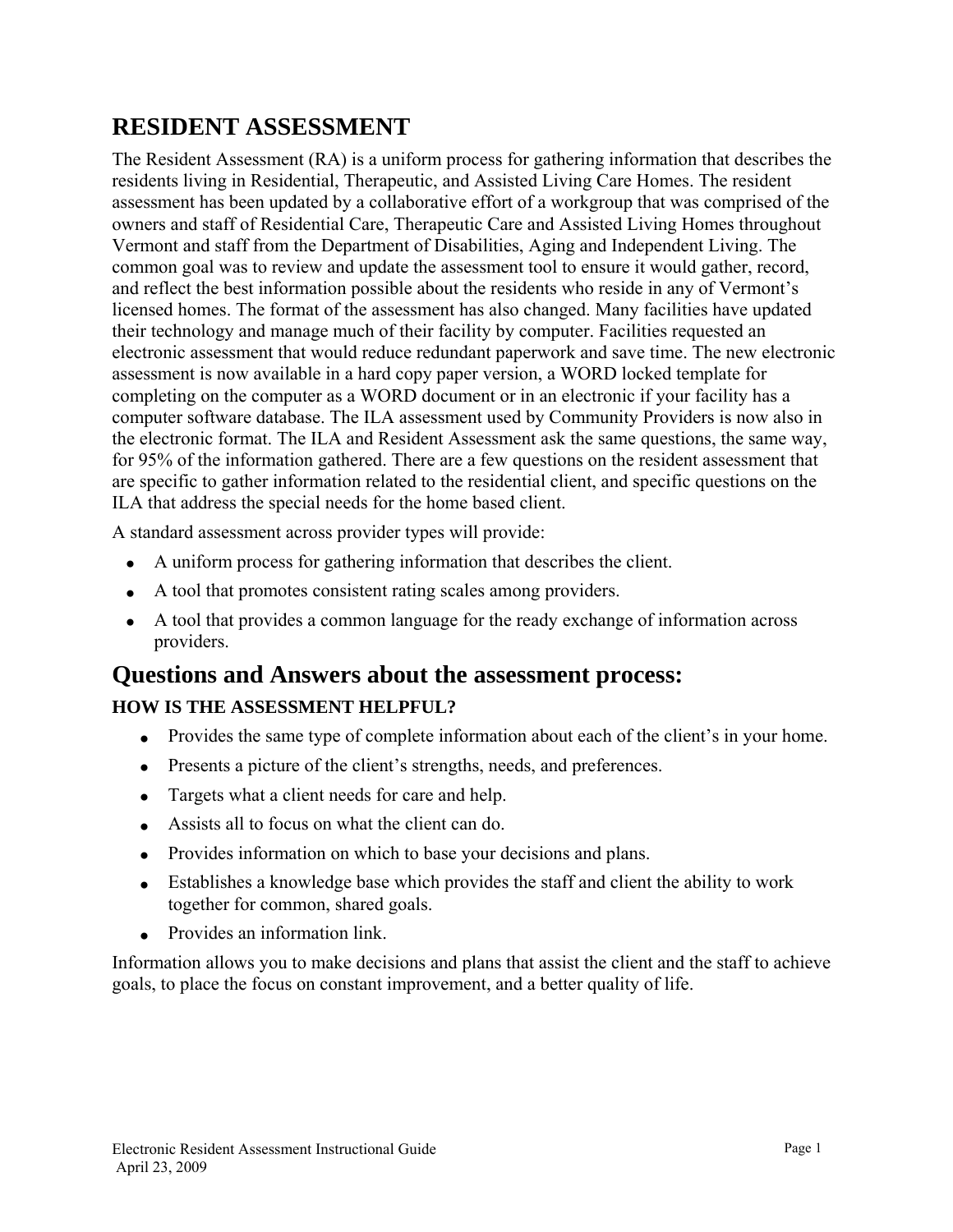#### **HOW DOES THE ASSESSMENT PROCESS WORK?**

An assessment must be completed on each client in all Residential Care Homes and Assisted Living Facilities and is currently optional for Therapeutic Care Homes.

The new electronic assessment form was implemented for use of facilities as of January 2009 in one of the three formats. It is expected to be used when a new client is admitted to a facility or as clients that already reside in the facility are due for annual re-assessments or have a significant change. As of January 2010, all clients will be assessed using the new form. The manager of the home is responsible for having the appropriate individuals complete the Resident Assessment. In some facilities, the manager or designated staff will complete the Resident Assessment, in others the nurse may be responsible for completion, or the nurse and manager will work together to complete an accurate Resident Assessment. All individuals who are involved with the resident's assessment must sign and date the assessment, indicating which portions they completed.

#### **WHY DO WE GATHER, MEASURE, EVALUATE, AND RECORD?**

Once you have good information about a client's needs, you can make sound decisions that will benefit each client who lives in your home. You will be better able to judge and understand clients who are arriving or leaving your home. A uniform Resident Assessment system will be an **information link** with other members of the health care team.

#### **HOW DO YOU GATHER THE NEEDED INFORMATION?**

You will need to gather information from different sources. Your role is to gather all the information prior to the client's admission or readmission. The next step is to determine the accuracy of this information. This will be done through observation, interviewing, interacting with the resident and family members, and reviewing medical information from prior facilities.

#### **Review the resident's records**

Focus on the past 1-3 months. For new admissions, review records from the hospital, other care homes, physician reports, or any other records that the family or resident shares with you. For the annual re-assessment, focus on the specific time frames specified in the assessment. Review staff notes, medication records, accident/illness experiences, physician's progress notes, physician orders, or care plans (if available).

- **Talk with and observe the client**.
- **Talk with your staff from all shifts**.
- **Talk with professionals who have been recently involved with the resident, i.e., nurses, social workers, counselors, case managers.**
- **Talk with the client's physician**.
- **Talk with the client's family**.

#### **IS THERE A BEST WAY TO PROCEED?**

Review the assessment and get comfortable with the questions on the form before you start the interviewing/observation process. Note that the assessment is divided into different sections. Review and identify who is the appropriate person to complete each section before starting. Instructions are provided in the various sections that will help direct the time frame to be used in the process, and whether to use a check or number code for the answer.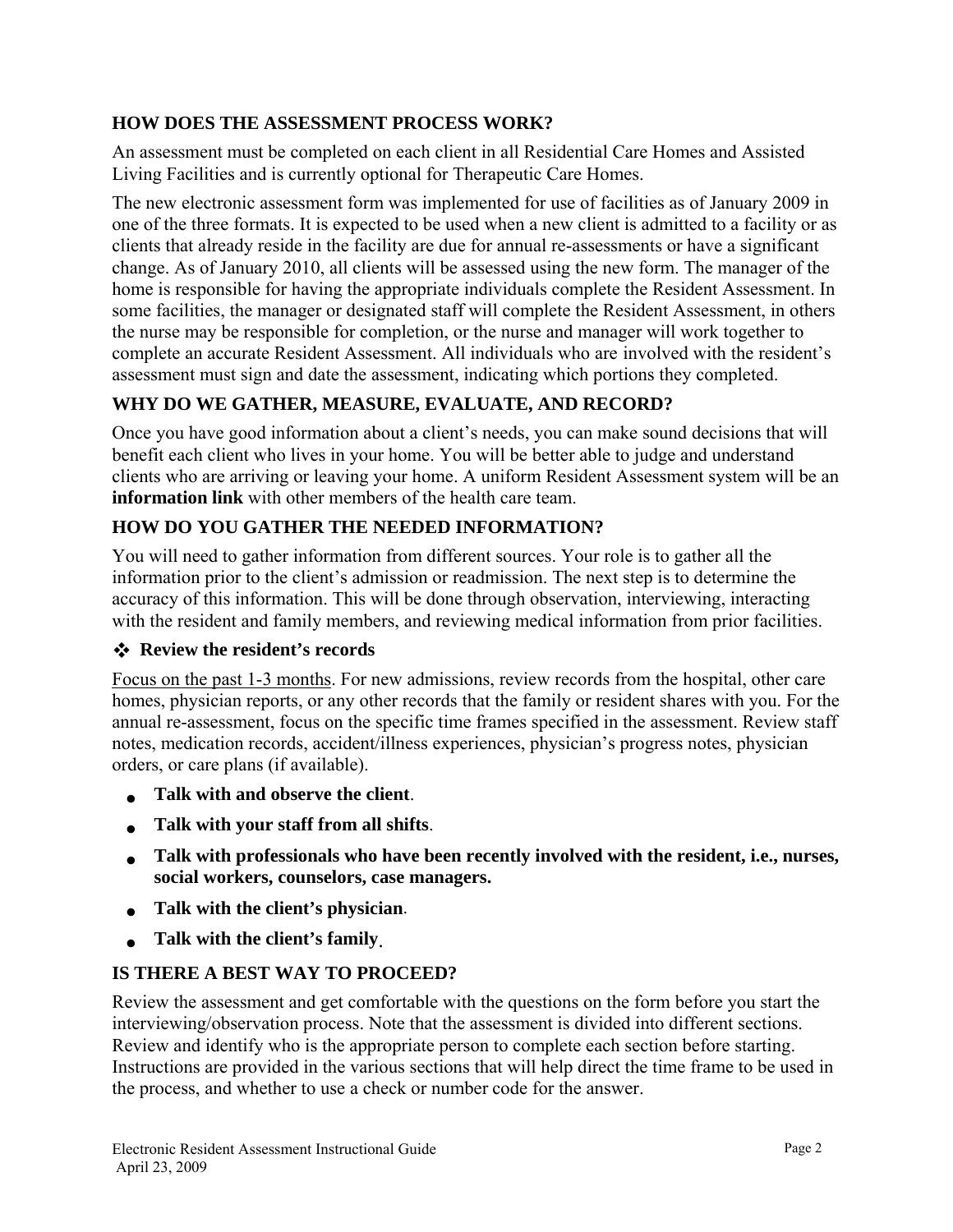#### **WHEN DOES AN ASSESSMENT NEED TO BE DONE?**

A resident assessment must be completed for each client upon **admission**, **annually,** and with a **significant change**. **The Demographic Information Section (A.0, A.1.) and Medication Section (L.1) are the two sections that must be completed on the day of admission.** You have up to fourteen days from the date of admission to complete the remainder of the assessment. Some facilities use the RA to see if potential admissions are appropriate. These facilities may require the assessment be as complete as possible. If a resident goes to the hospital and returns, **it is not** necessary to complete a re-assessment unless the client has experienced a status change. However, you should record the hospitalization in **Section A.1.** 

#### **WHAT IS A SIGNIFICANT CHANGE?**

Clients will have good and bad days. Although conditions may fluctuate, these changes do not affect a client's status. For these clients, an assessment is required on an annual basis. Clients may experience what is called a significant change. A significant change may be a decline or an improvement in the resident's health status that is believed to be ongoing (see definition below). If a client experiences a significant change, a new assessment is required and must be completed in 14 days. It is the responsibility of the manager and nurse to monitor changes in client's condition. These changes must be documented in the client's record.

If a client is experiencing a short term illness that affects their physical abilities, behavior, or mood and the changes are expected to only last two or three weeks, then a significant change assessment is not required. A short term illness, or expected short term cognitive changes, should be documented. You should document what changes are being seen, who was consulted about them, any evaluations performed, and state that the changes are expected to be short in duration. Examples would be changes that may be seen with a UTI or cognitive changes seen after a new medication was started. If after three or four weeks the resident does not appear to be returning to baseline, then a significant change assessment should be completed.

#### **GUIDELINES FOR SIGNIFICANT CHANGE**

 Deterioration in two or more activities of daily living (ADL) For example, decreased ability to walk and toilet.

 Loss (or return of) ability to walk freely or use one's hands to grasp small objects (such as a spoon, toothbrush, or comb). Major and significant changes in these areas require close attention and follow up.

 Deterioration in behavior or mood to the point where daily problems arise, or a relationship has become problematic. If changes in psychological status are deemed by mental health professionals as likely to improve without any special intervention, or if the resident is responding to treatment, reassessment is not necessary.

Unplanned weight loss (5% in 30 days, 10% in 180 days.)

Life threatening event (stroke, heart attack, metastatic cancer, etc.)

Development of a pressure ulcer.

Prolonged state of mental confusion or decline in mental alertness.

A new diagnosis which is likely to effect the resident's well-being.

 Improved behavior, mood, or functional status to the extent that the established assessment no longer matches the resident.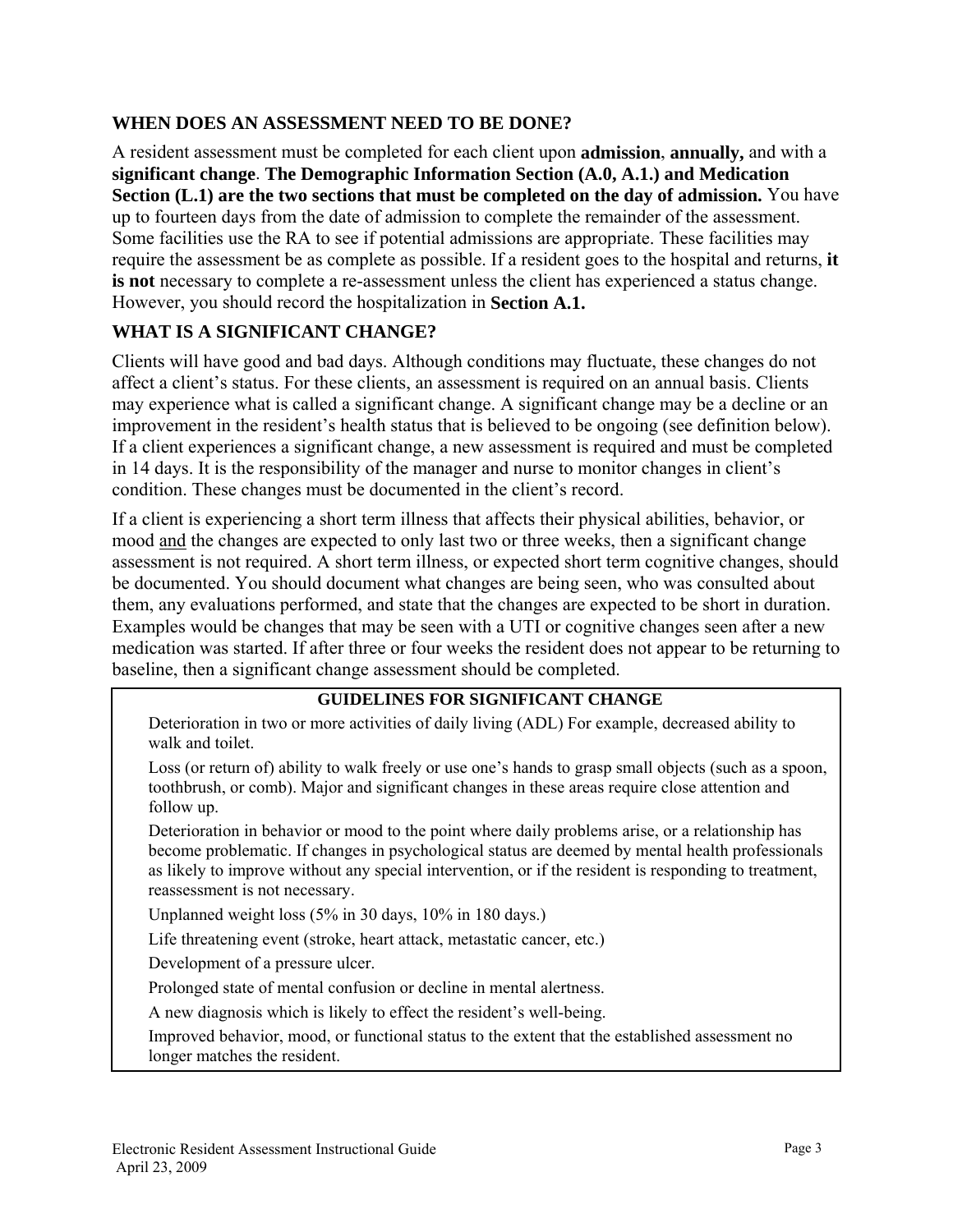#### **WHAT ABOUT CHANGING ERRORS ON THE ASSESSMENT FORM?**

Factual errors may be corrected whenever noted. If a change is made on an electronic form, it should be saved with a name reflecting the date of change (i.e., *Doe\_RA\_03.24.09).* If using only the hard copy you can alter the demographic information as changes occur. Minor changes in the resident's condition can be noted on the hard copy. All changes should be dated. **Significant changes** require that a new assessment be completed. It is not acceptable with a significant change, to use the existing hard copy assessment and to cross off the previous ADL coding and re-code with the updated ADL level on the side of the form.

#### **WHERE IS THE ASSESSMENT EXPECTED TO BE KEPT?**

The assessment is part of the client's record and must be stored with the rest of the client's current records. The initial assessment from admission and the most recent assessment should be kept in the resident's active file. Other assessments should be kept, and made accessible if required. If using the electronic assessment, print a current hard copy for the chart and store a copy in the electronic file so it will be easy to update when the next assessment is due.

#### **SUGGESTIONS AND HELPFFUL HINTS FOR INTERVIEWING THE CLIENT**

#### **Guidance for Interviewing Resident**

For best results, choose a comfortable environment. Inform the client that you need to gather some information about his/her needs, medical background, and special interests or wishes. Share with the resident that you hope to gain an understanding of what is important and necessary for this new living arrangement to be successful. Let the resident know that you may jot down a note but mostly you will be talking with each other. If a friend or family member is present, ask if the client is comfortable having this discussion with that person there.

Though it may be necessary to ask questions of the following type, ask only as many as required until the client volunteers the information needed to complete this section. Prompt(s) may be highly individualized.

- \* You might ask the client: "Tell me, how you would spend a typical day before coming here." "What were some of the things you liked to do?" Listen for specific information about sleep patterns, eating patterns, preferences for timing of baths or showers, and social and involvement activities. Realize that a resident who has been in a facility for many years prior to coming to your home may no longer be able to describe this period.
- Prompts for additional items: If resident has difficulty responding to an item, say that you are going to ask some questions that will help you know how the usual day was spent, and how certain things were done. It may be necessary to ask a number of open-ended questions to obtain necessary information. Prompts should be highly individualized.
- Walk the resident through the typical day. Focus on usual habits, involvement with others, and activities. Phase the questions in the past tense. Periodically remind resident that you are interested in her/his routine before admission. For example:
	- After you retired from your job, did you get up at the same time every morning?
	- What time did you usually get up in the morning?
	- What was the first thing you did after you woke up?
	- What time did you usually have breakfast? What foods did you like then?
	- What happened after breakfast? (Probe for naps, regular post breakfast activity reading the paper, taking a walk.)
	- When did you have lunch? Was it usually a big meal or just a snack?
	- What did you do after lunch? Did you take a short rest? Did you often go out or have friends in to visit?
	- What time did you usually bathe? Did you usually take a shower, tub, or sponge bath? How often did you bathe?
	- What time did you usually go to bed? Did you usually wake up during the night?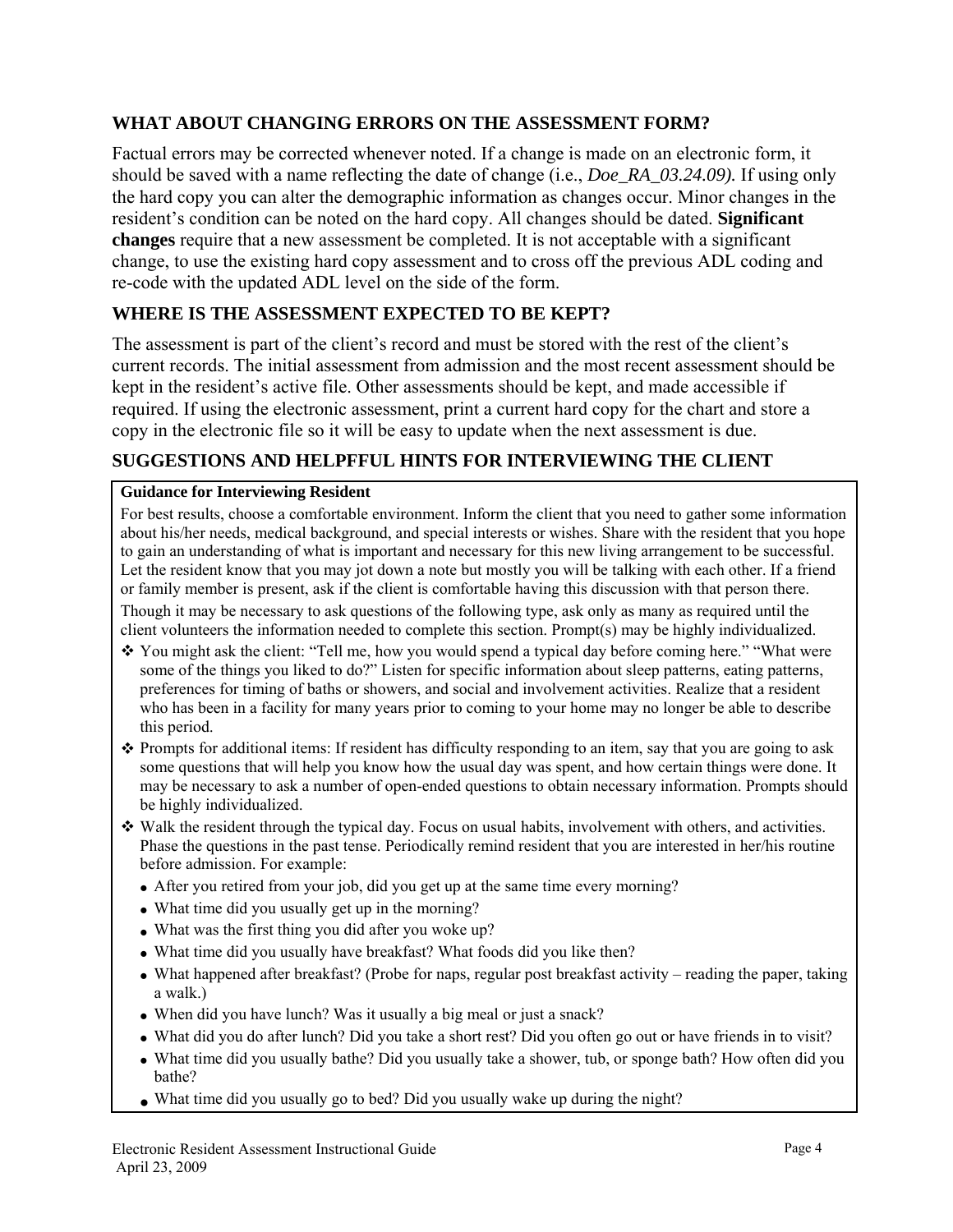## **ASSESSMENT SECTION INSTRUCTIONS**

The following pages include specific instructions for completing the electronic Resident Assessment. Although the instructions cannot address all possible variations or examples that you may encounter in the different sections, the instructions will provide you with guidance. There are also examples to help with the physical function section. If you are unsure of how to best proceed in any section, either because the instructions are unclear or you are unsure where your resident fits, please contact the Division of Licensing and Protection at 802-241-2345.

## **Section A.0. Individual Identification**

**1a**. Enter Client's first name

- **1b**. Enter Client's last name
- **2.** Enter Name of Facility
- **3.** Enter date of most recent admission
- **4**. Check type of Assessment being done.

**Admission assessment:** is done within 14 days of the initial admission or on a re-admission.

**Significant change assessment**: is done if there is a decline or an improvement in the client's health status. This is not a temporary status change but one that has lasted longer than 3 weeks and the client is not expected to return to previous baseline.

**Reassessment or Annual:** Is the assessment that is required to be done on a yearly basis.

**Other Assessment**: This is an assessment that is done for another reason. *Example*: Choices for Care nurse or DLP has asked for a reassessment due to conflicting assessment data. If you check *other* for assessment type, enter why assessment was done.

**5.** Enter Assessment Reference date. **The Assessment Reference date** establishes a common reference point for all staff participating in the assessment and designates the end of the 14 day observation period. The observation period begins on the day of admission and ends on the Assessment Reference date, which is the  $14<sup>th</sup>$  day after admission.

## **Section A.1. Demographic Information**

*This section is one of the two sections that must be completed on the day of admission.* 

- **1.** Enter Client's gender
- **2.** Enter Client's Date of Birth
- **3.** Enter Client's Social Security number
- **3a**. Enter 12 digit unique identifier number for client. The unique identifier is made by using the client's date of birth plus the last 4 digits of Social Security number. *Example*: Date of Birth 12-12-1964 and SS# 006-52-2366 unique identifier would be 121219642366
- **4.** Enter Medicare number (if applicable)
- **4a**. Enter Medicaid number (if applicable)
- **5.** Enter private insurance company (if applicable)
- **6.** Enter name of primary medical care provider
- **7a**. Enter name of secondary medical care provider (if applicable). This could be any physician/medical provider that client uses and facility would like listed for easy contact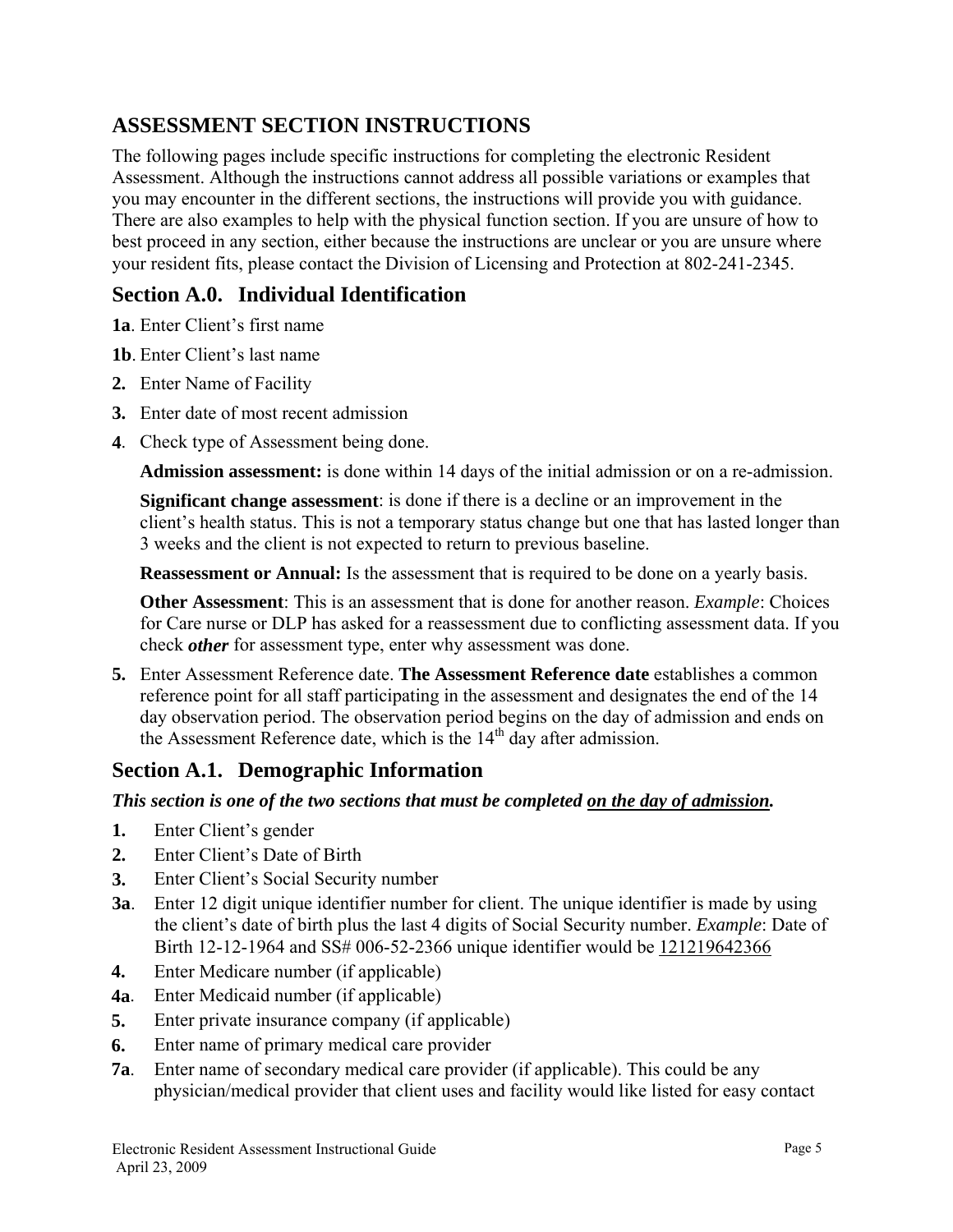- **7b.** Enter name of any other medical care provider (if applicable). This could be a podiatrist, cardiologist, or any other physician/medical provider that client uses and facility would like listed for easy contact.
- **8.** Enter client's primary language spoken.
- **9.** Enter the secondary language that the client speaks (if applicable).
- **10.** Check client's current marital status.
- **10a**. Enter name of client's spouse/partner (if applicable).
- **10b**. Enter emergency contact phone number for client's spouse/partner (if applicable).
- **11.** Check type of residence the client lived in prior to admission. "House" can be their own home or the home or apartment where they lived with a family member or another adult.
- **12.** Check if client came to facility directly the hospital or other location.
- **13a**. Enter name of client's emergency **contact 1**
- **13b.** Enter emergency contact's relationship to client
- **13c.** Enter the street address of emergency contact 1
- **13d**. Enter town/city of emergency contact 1
- **13e**. Enter state of emergency contact 1
- **13f**. Enter zip code of emergency contact 1
- **13g.** Enter home number of emergency contact 1 (if applicable)
- **13h**. Enter cell number of emergency contact 1(if applicable)
- **13i**. Enter work number of emergency contact 1 (if applicable)
- **14a**. Name of client's emergency **contact 2**
- **14b**. Enter the emergency contact's relationship to client
- **14c.** Enter the street address of emergency contact 2
- **14d.** Enter the town/city of emergency contact 2
- **14e**. Enter state of emergency contact 2
- 14f. Enter zip code of emergency contact 2
- **14g.** Enter the home number of emergency contact 2 (if applicable)
- 14h. Enter the cell number of emergency contact 2 (if applicable)
- **14i**. Enter work number of emergency contact 2 (if applicable)
- **15a.** Check Yes or No if client has legal guardian
- **15b.** If yes above, name of legal guardian
- **15c.** Home number of guardian if applicable
- **15d**. Work number of guardian if applicable
- **16a**. Check yes or no if client has power of attorney
- **16b**. If yes above, name of power of attorney
- **16c**. Home number of power of attorney if applicable
- **16d**. Work number of power of attorney if applicable
- **17a**. Check yes or no if client has representative payee
- **17b.** If yes above, name of representative payee
- **17c**. Home number of representative payee if applicable
- **17d**. Work number of representative payee if applicable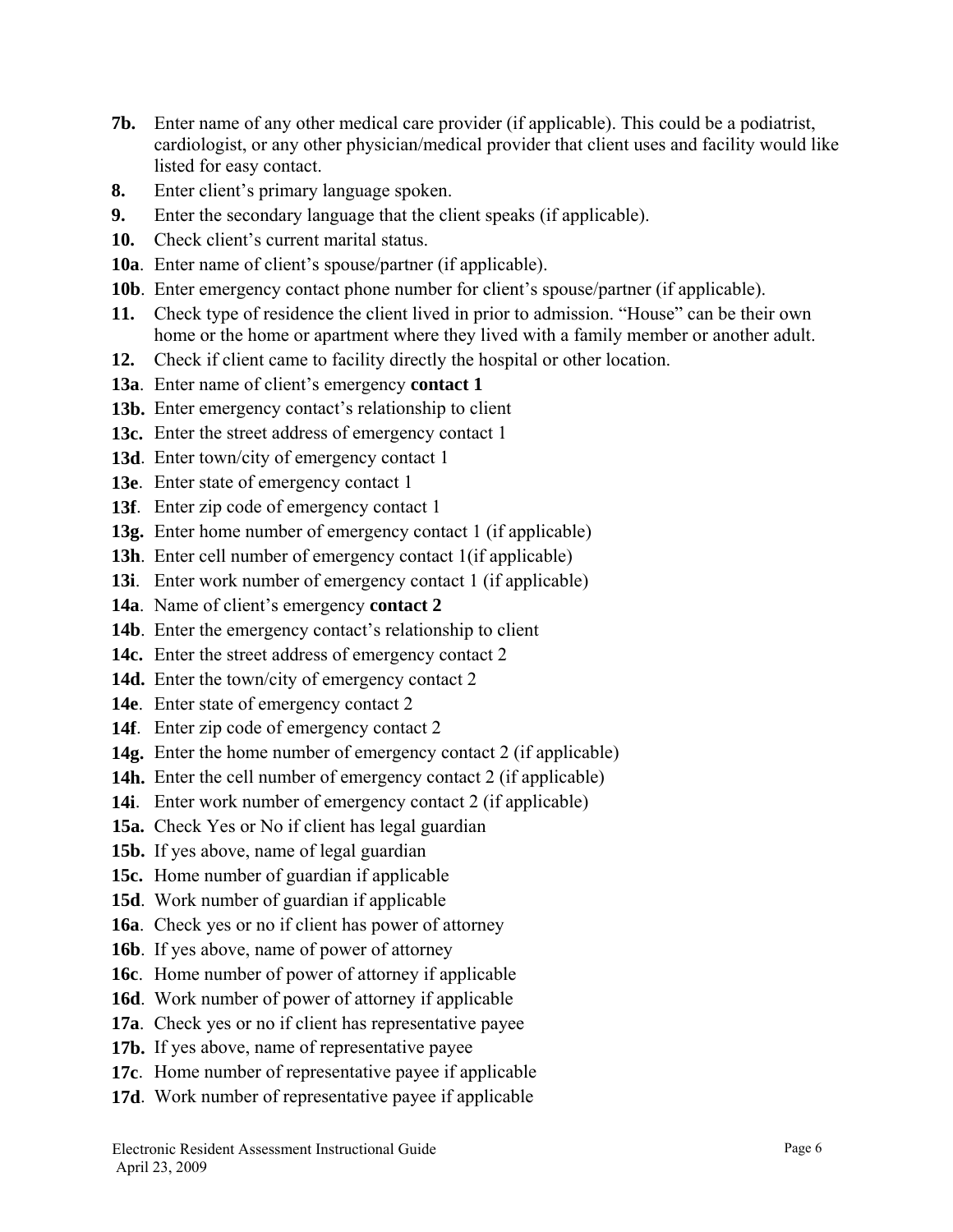- **18a.** Check yes or no if client has DPOA for health care
- **18b**. If yes above, name of DPOA
- **18c.** Home number of DPOA if applicable
- **18d**. Work number of DPOA if applicable
- **19a.** Check yes or no if client is receiving case management services
- **19b.** If yes above, name of current case manager
- **19c**. Phone number of case management agency if applicable
- **20a**. Check yes or no if client has advanced directives
- **20b**. If yes to advance directives, check all directives that have supported documentation.
- **20c**. Check yes or no if client has a prepaid funeral/burial fund
- **21**. List all client allergies, if none enter N/A
- **22**. Enter the client's most recent occupation (if applicable)
- **23**. Enter client's religious affiliation (if applicable)
- **24**. Check total times client has stayed overnight in the hospital in last year
- **25a**. If client has been hospitalized in past year, what was the date of the first admission.
- **25b**. Enter the discharge date from first admission.
- **26a**. If client had second admission to hospital in last year, enter that admission date.
- 26b. Enter the discharge date of second admission.

## **Section B.1. Customary Routine**

Select all that apply regarding the client's normal routine. These items provide information on the resident's usual community or previous facility lifestyle and daily routine in the year prior to their date of entry. The information gathered here will be useful individualizing a plan of care.

## **Section C.1. Cognitive Patterns**

Cognition is how a person thinks (judgment), remembers, and makes decisions about their daily lives. Cognition is one of the hardest areas to assess. Consider that many things impact on a resident's cognition; new settings, medications, time of day, infections. Conversing with the resident and listening to their response will give you clues on how they think (judgment), and if they understand their strengths and weaknesses.

Keep in mind that questions about cognitive function and memory can be sensitive issues for some residents. Some residents may become defensive, agitated, or very emotional which is a common reaction to performance anxiety. Asking about these issues in a private area and using a nonjudgmental approach will help develop a needed sense of trust between staff and the resident.

- $\checkmark$  Interview in a private, quiet area without distractions.
- $\checkmark$  Engage the resident in general conversation.
- $\checkmark$  Actively listen and observe for clues to help complete your assessment.
- $\checkmark$  Be open, supportive, and reassuring during your conversation with the resident (e.g., Do you sometimes have trouble remembering things? Tell me what happens…we understand and will try to help you.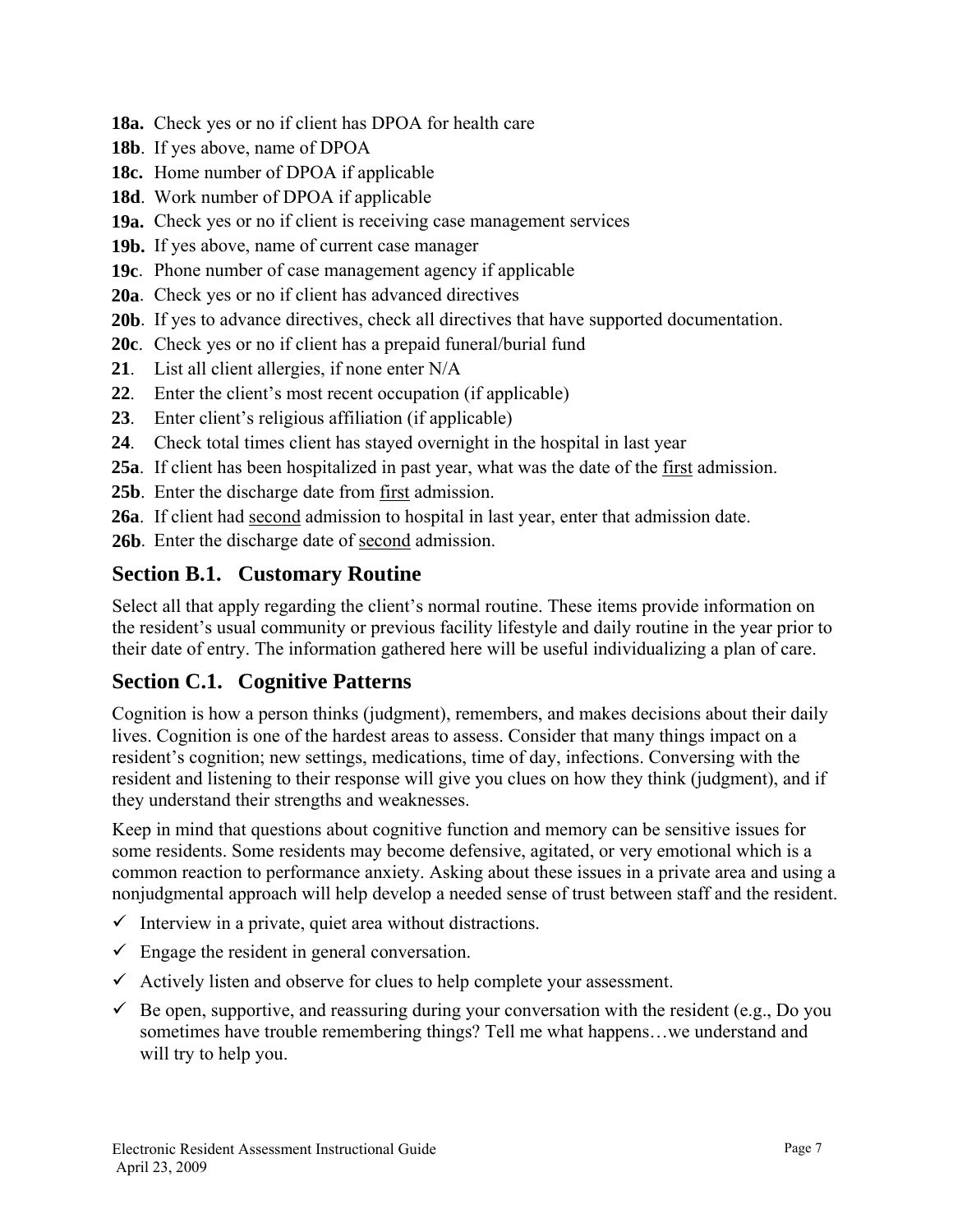Repetitiveness, inattention, rambling, speech, defensiveness, or agitation may be challenging to deal with during an interview but does provide important information about the resident's cognitive function.

**1a.** Check **yes or no** if clients short term memory appears to recall after 5 minutes. If the resident is able to recall two of the three items then *check yes,* client has short term memory recall.

#### **Examples to Test Short Term Memory**

- Ask resident to describe what they had for breakfast or an activity they just completed.
- Let the resident know that you are going to ask them to remember three items (e.g., book, watch, and table) and then recall those items in a few minutes. After listing the three items, ask resident to repeat them (to verify that they heard the words) then continue with normal conversation. After approximately five minutes, ask the resident to name the three items you asked them to remember.
- **1b**. Check **yes or no** if client's long term memory appears to recall long term past. If able to respond correctly to long term memory questions, *check yes,* appears to have long term memory recall. To help determine if client has long term memory recall try to engage in conversation that is meaningful to the resident. Ask questions for which you already know the answers (from review of records, general knowledge, and family).

#### **Sample Questions for determining Long Term Memory Recall**

- Where did you live before you came here to live?
- Are you married or were you married. If yes, what is/was your spouse's name?
- Do you have any children? If yes, how many? names?
- When is your birthday or in what year were you born?
- **2**. Check the client's ability to make decisions regarding tasks of daily life.

To help determine the resident's ability to make everyday decisions about the tasks or activities of daily living, review records, consult family and caregivers, and observe resident. The intent is to record what the resident is doing (performance). Can they make their own decisions? Focus on whether or not the resident is actively making these decisions, not on what the staff or family believes the resident may or may not be capable of doing.

#### **Some of the task or activities may include**:

- Choosing items of clothing.
- Determining meal-times including making the correct decision concerning how to get to the dining area.
- Using environmental cues to organize and plan (e.g., clocks, calendars, posted listings of upcoming events).
- Using awareness of one's own strengths and limitations in regulating the day's events (e.g., asks for help when necessary).

#### **CODING:**

- **A. Independent** the resident's decisions in organizing daily routine and making decisions were consistent, reasonable and organized reflecting lifestyle, culture and values.
- **B. Modified Independence** The resident organizes their daily routine and makes safe decisions in familiar situations and surroundings, but experiences some difficulty in decision-making when faced with new tasks, situations, or surroundings.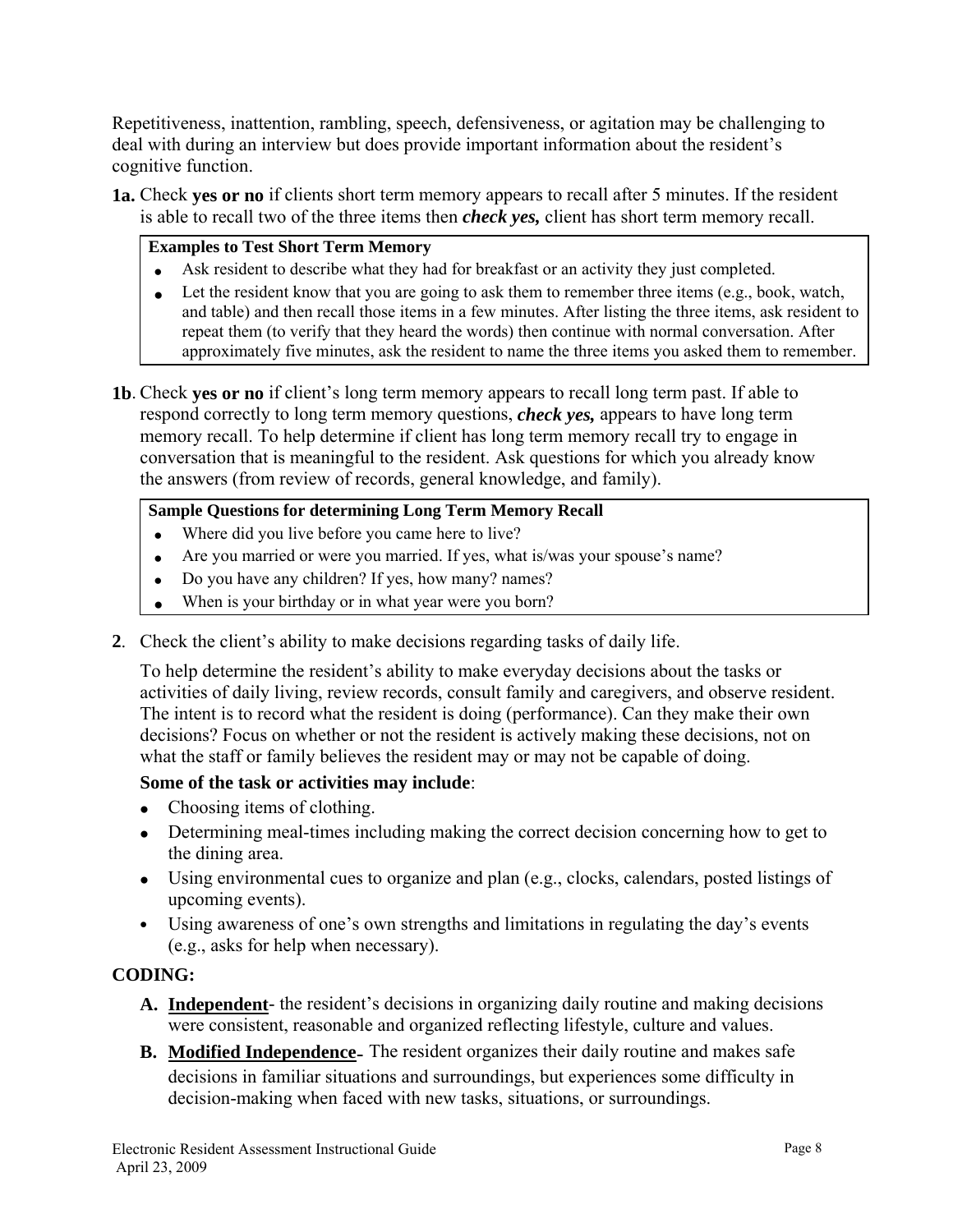- **C. Moderately Impaired** The resident makes poor decisions that put his/her health and safety at risk. The resident requires reminders, cues and supervision in planning, organizing and correcting daily routines.
- **D. Severely Impaired** The resident's decision making is severely impaired. The resident rarely or never makes decisions.
- **3.** Check what most accurately describes the client's use of information
- **4**. Check if the client's cognitive status, skill, or abilities has changed in last 90 days.

## **Section D.1. Communication/Hearing Patterns**

Document the resident's ability to hear, understand, and communicate with others.

- **1.** Check client's current ability to hear (with a hearing appliance if used). Interview and observe the resident and ask about hearing function and consult the resident's family and direct care staff. If resident uses a hearing appliance, have it in place before the interview.
- **2**. Check all the modes of expression that apply on how the client makes needs known. Consult with family and direct care staff. Interact with the resident and observe for any reliance on non-verbal expression (physical gesture, such as pointing to objects) either in one-on-one communication or in group situations.
- **3**. Check the client's current ability to make him/her self understood. You are determining the client's ability to express or communicate requests, needs, opinions, urgent problems, and social conversation (whether in speech, writing, sign language, or a combination of these).
- **4**. Check the client's current ability to understand others. Describe the resident's ability to comprehend verbal information. **Emphasis is on comprehension rather than hearing.**

## **Section E.1 Vision**

- **1.** Check client's current vision quality, with glasses if used. Ask the resident about his or her visual abilities. Ask if they are able to read newsprint, menus, and greeting cards. Test the accuracy of your finding by asking the resident to look at regular size print in a book or newspaper with whatever visual appliance he or she customarily uses for close vision and see if it is readable. Be sensitive that some residents are not literate or are unable to read English.
- **2.** If client does wear glasses, check **yes or no** if the client is able to get them on without assistance. For residents who are unable to verbalize or communicate their visual abilities, the assessor needs to conduct their observation and consult with staff and family members.

## **Section F.1. Mood and Behavior** (Indicators of depression/anxiety)

Record the client's response to the three questions that pertain to depression and anxiety. If resident is unable to respond mark appropriate box.

- **1.** Check client's response to feeling down hearted or blue
- **2.** Check client's response to feeling anxious
- **3.** Check client's response to feeling hopeless or helpless

These questions help identify a sad/anxious or persistent mood. Feelings of distress may be expressed directly by the resident who is depressed, anxious, or sad. Mood distress is a serious condition and is associated with significant morbidity. It is important to identify signs and symptoms of mood distress since it is treatable.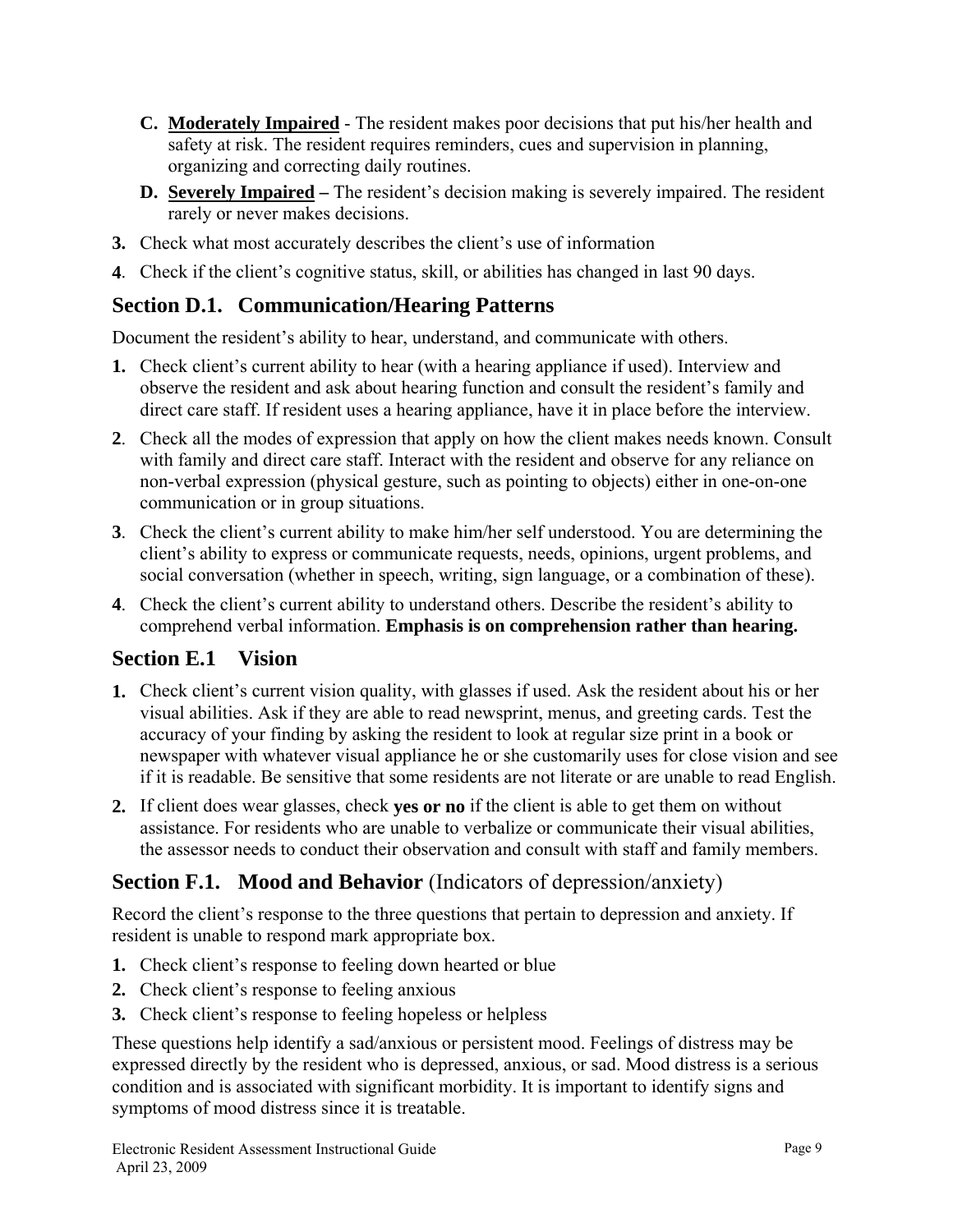## **Section F.2. Mood and Behavior** (**Behavioral Symptoms** (7 day look back)

Identify the presence of problem behaviors in the **last seven days** that cause disruption to facility residents or staff members, including those that are potentially harmful to the resident or disruptive in the environment.

Review clinical/medical records, consult with staff and observe the resident. The coding focuses on the resident's action not intent. It is important that input is gathered from staff working days, evenings, and nights since some behaviors may only happen in the evening or at night.

- **1. Wandering** Locomotion with no rational purpose. A wandering resident may be unaware of his or her physical or safety needs. Wandering behavior should be differentiated from purposeful movement (e.g. a hungry person moving about the home in search of food). Wandering may be manifested by walking or by wheelchair.
- **2. Verbally aggressive –** resident threatens, screams at, or curses at other residents or staff.
- **3. Physically aggressive –** resident hits, shoves, scratches, or assaults other residents or staff.
- **4. Socially Inappropriate–** This includes disruptive sounds, excessive noise including screaming, self-abusive acts, sexual behavior, disrobing in public, smearing or throwing food or feces, hoarding, or rummaging through other resident belongings.
- **5. Resist Care –** Resident resists taking medication or injections or assistance with ADLs. *This does not include instances where the resident has made an informed choice not to follow a course of care.* Signs of resistance may be verbal and or physical.
	- **a. Problem Behavior** Record the frequency of behavioral symptoms manifested by the resident for day, evening, and night.
		- **0 Never** if the behavior symptom described was not exhibited in the last seven days
		- **1 Less than daily** if the described behavioral symptom occurred 1 to 6 out of past 7
		- **2 Daily** if the described behavior symptom occurred daily or multiple times each day.
	- **b. Behavior symptom alterability** Record if symptoms are alterable with interventions.
		- **0** If the **behavior not present or was easily altered.**
		- **1** If the **behavior was not easily altered** and occurred with a degree of intensity that was not responsive to staff attempt to reduce the behavioral symptom through limit setting, diversion, adapting routines, activities, comfort measures, environmental modification, or appropriate drug treatment.

## **Section F.3. Mood and Behavior (Wandering Risk)**

**1**. Select the choice that most accurately describe the client's wandering tendency if they wander. If they do not, please check E. Does not wander.

## **Section F.4. Mood and Behavior (Special programs)**

- **1.** Check **yes or no** if client has an ongoing interdisciplinary program to evaluate behaviors to help implement a plan of care to reduce distressing symptoms.
- **2**. Check **yes or no** if the client has a special program that involves making specific changes in their environment to address their mood, behavior, or cognitive patterns.
- **3**. Check **yes or no** if the client has been evaluated by a qualified mental health specialist since last assessment or within last 90 days if new admit.
- **4**. Check **yes or no** if the client is currently receiving any group therapy.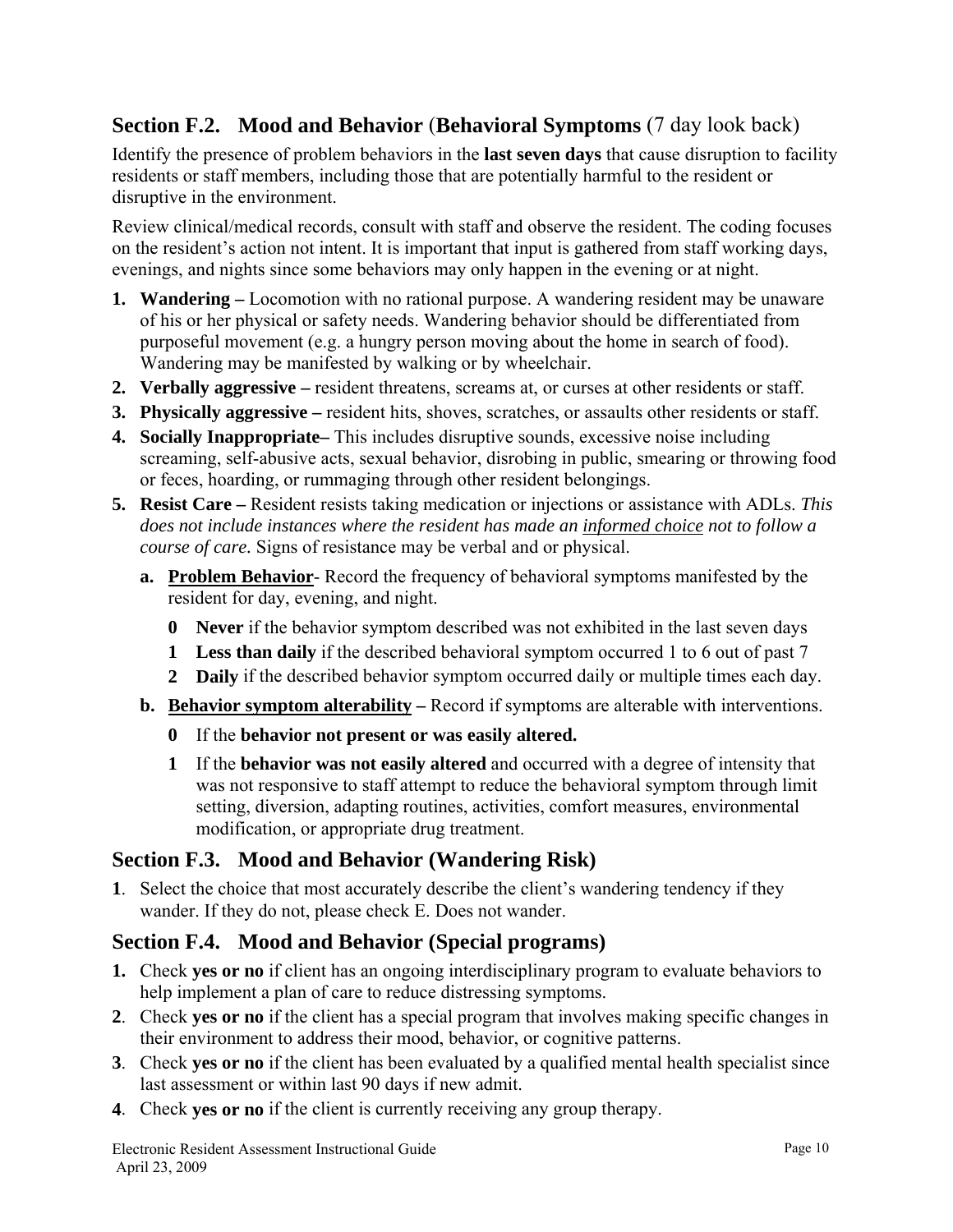## **Section F.5. Mood and Behavior (Change in behavioral symptoms)**

**1.** Check any change in client's behavior status in the past 90 days.

## **Section G.1. Physical Functioning Activities of Daily Living (ADL)**

Tasks performed routinely by a person to maintain bodily functions.

#### **Helpful hints to complete an accurate physical assessment of ADLs**

- Review previous documentation if any is available.
- During a re-assessment, interview staff from all shifts to determine if the client requires different levels of care during a 24 hour period.
- Observe the resident on how they move and re-position while you are having a normal conversation.
- Have the client perform the activity or part of the activity you are assessing.
- If this is a new assessment, ask the client and family separately what the client does for self but do not rely solely on what the family or resident says he/she *can* or *cannot* do. See the following example questions to help gather ADL information.

Use the following decision structure to help turn item definitions and time frames into questions that can be asked of staff or family members. This may be done by adding "How does…?" "Is…?" etc. to the item topic. To further clarify this process, review the following examples for Bed Mobility and Transfer. BED MOBILITY

- How does Mrs. K. position herself in bed?
- Is Mrs. K. involved when this is done?
- In the past week, did you (or others) guide her body only (not supporting weight of limbs) while she was positioning in bed or did you need to assist by supporting the weight of any of her limbs and/or body during positioning?
- What kind of extended help did she receive?
- Were one, two, or more people needed to help Mrs. K. with bed mobility?
- How many times during the past seven days has she received this type of help?
- TRANSFER
- During the last week has Mrs. K. gotten out of bed/chair?
- How was this done?
- How did she do it?
- How much help was provided?
- How many times during the past seven days has this help been provided?
- Was she guided or was other non weight-bearing assistance provided?
- Did you or others have to lift or support Mrs. K during the transfer by bending your knees and providing weight-bearing assistance?

#### TOILET USE

- Is Mrs. K able to use the Toilet? If yes, by herself or does she need help?
- What kind of help does she need?
- Does someone guide her or need to support her weight as she sits and rises from the toilet?
- Is she able to clean self after toilet use?
- If incontinent, is she able to manage own incontinence care?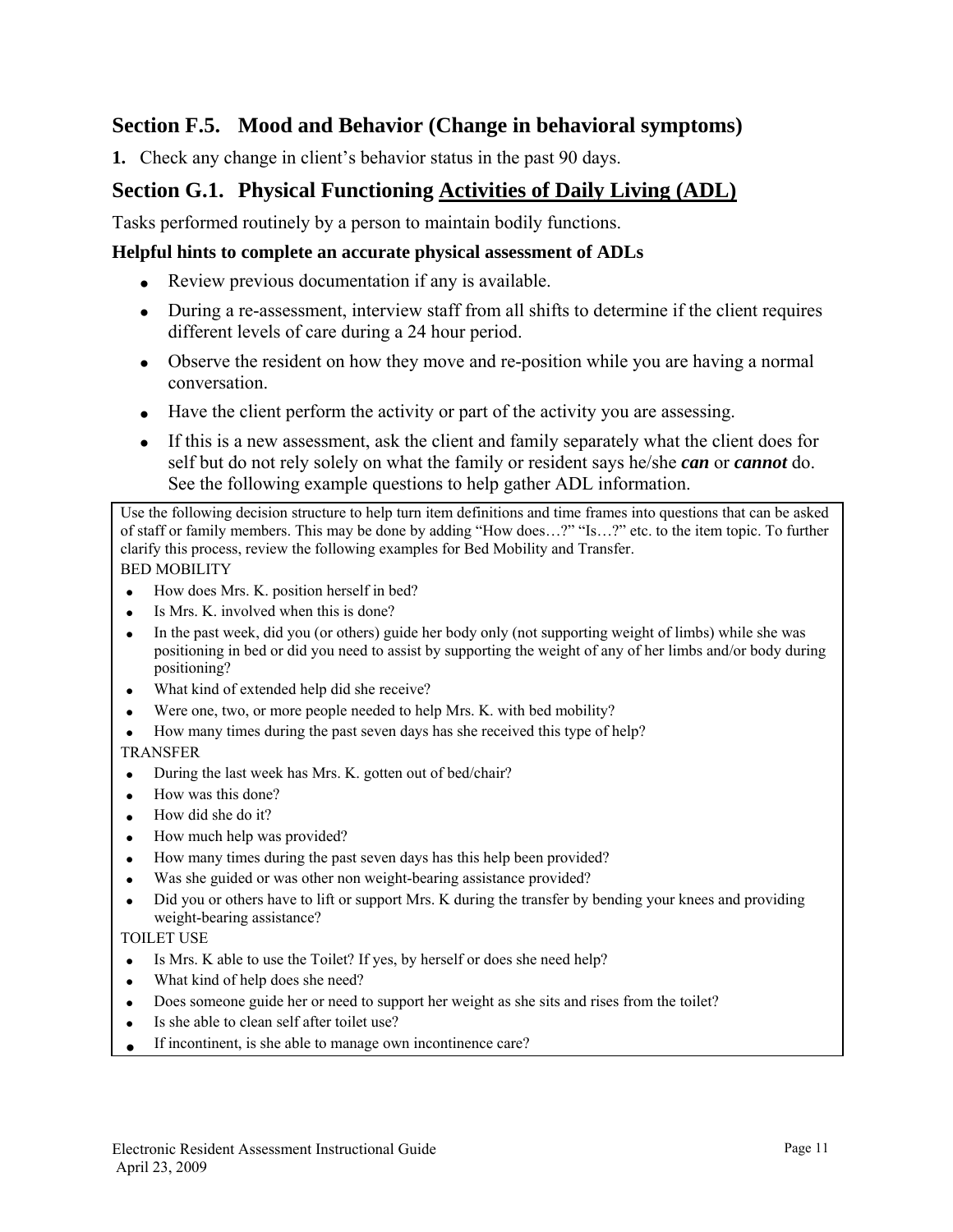## **Codes Choices for ADL Self Performance**

**Self-Performance Categories:** Measure what resident *actually did* and not on what the staff or family believes the resident might be capable of doing.

**Coding:** For each self-performance category, code appropriate response for the client's actual performance during the past seven days. (Consider the resident's performance during all shifts).

- 0 **Independent** No help or staff oversight **OR**  staff assistance or oversight provided only 1 or 2 *times* during last seven days.
- 1 **Supervision** Oversight, cueing, encouragement and direction (**Eyes only, no touching**) provided 3 or more times during last seven days –**OR** -Supervision plus staff assistance provided only 1 or 2 *times* during last seven days.
- 2 **Limited Assistance**  Client highly involved in activity, receiving physical help/assistance in guided maneuvering of limbs (**touch to guide**) or help with maneuvering of limbs but not supporting weight of limbs on 3 or more occasions during last seven days –**OR**- providing weight-bearing support only 1 or 2 *times* during last seven days. *Example*: Due to limited Range of Motion, client is able to hold up arm to attempt to put arm in sleeve of shirt but not able to hold high enough so staff supports and guides the arm into the sleeve. Staff *is not* supporting total weight of affected arm.
- 3. **Extensive Assistance** while resident performed part of activity over last seven day period, help of following type(s) was provided 3 or more times in the last seven days. Weightbearing support (**caregiver needs to lift or pick up limb(s) or needs to bend legs to support the weight).** Full staff performance 3 or more times in last seven days but not for all seven days. *Example:* Due to a stroke the client is unable to move their right arm and leg. Staff must pick up and support the total weight of the right arm to put in the sleeve of the shirt and total weight of the right leg to place in pants.
- 4. **Total Dependence** Full staff performance of activity during entire seven day period. **Note:** If resident is not **totally dependent** on staff then do not code as "4".

## **Code choices for ADL Support Provided**

**Support provided categories:** To measure amount of **staff assistance needed** by the resident and the **type and amount of staff support actually provided** to the resident for each ADL. **Coding**: For each support provided category, code amount of staff assistance or support that actually was provided to the client for each ADL during the last 7 days.

- **0 No setup or physical help from staff**
- **1 Setup help only** Resident is provided with materials or devices necessary to perform the activity of daily living independently.

*Examples of Set up help only*

- For personal hygiene providing grooming articles, wash basin, cloth, and towel
- For locomotion handing resident a walker or locking wheels on wheelchair.
- For eating cutting meat and opening containers at meals.
- For dressing retrieving clothes from closet and laying out on resident's bed.
- For bathing placing bathing articles at tub side within resident's reach.
- **2 One-person physical assist- Hands on physical help of one person**
- **3 Two-person physical assist**. Hands on help of two people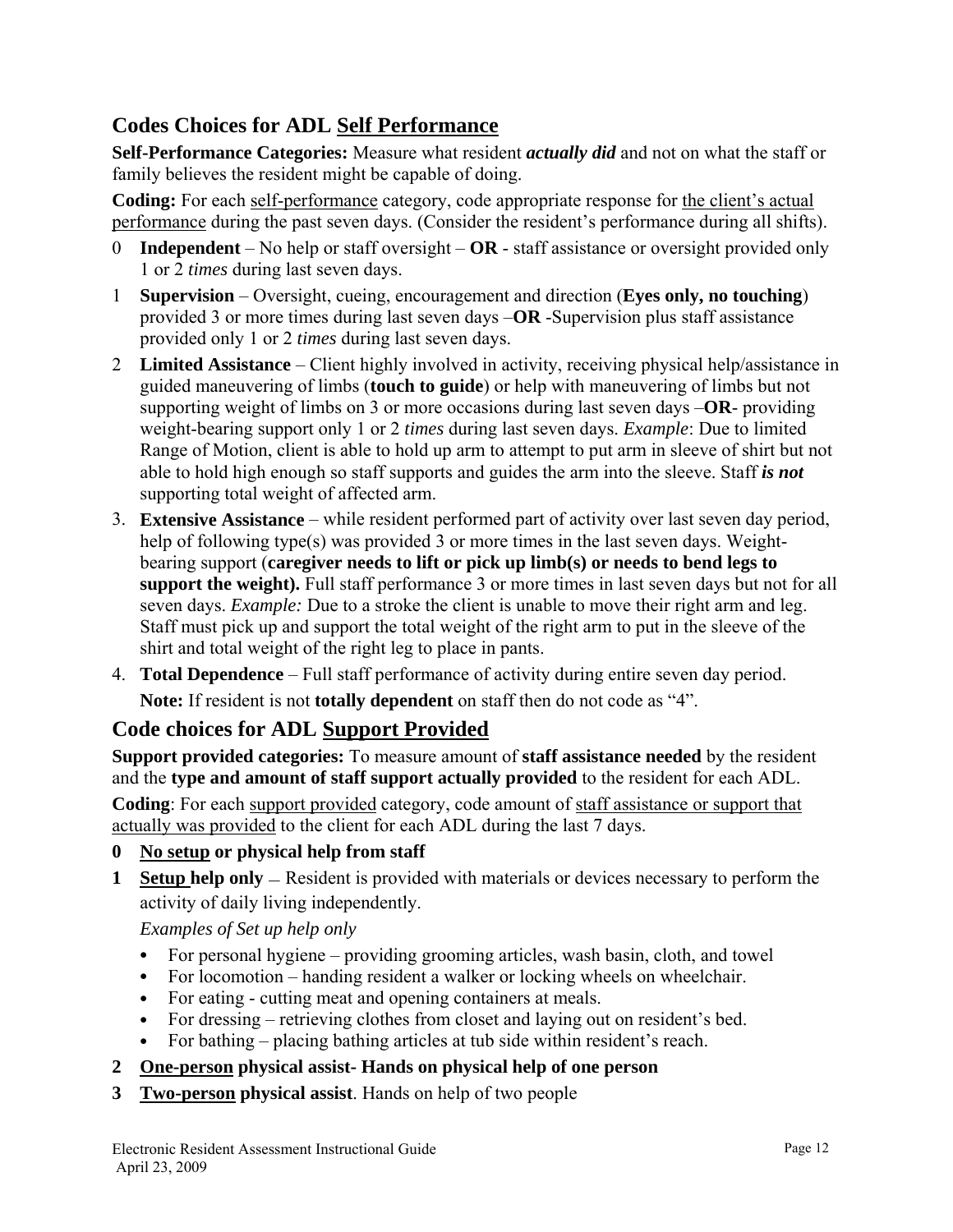- **1a**. **Bed Mobility**-Code client's ability to move self in bed (pulling self up in bed and turning side to side) in past 7 days. Client is still coded as independent if they use side rails or trapeze to assist with their bed mobility.
- **1b**. Code how much staff assistance was provided client with bed mobility in the past 7 days.
- **2a**. **Transfer**-Code client's ability to transfer self. Transfer includes from bed to chair (wheelchair), and on and off toilet.
- **2b**. Code how much staff assistance was provided client with transfer in the past 7 days.
- **3a**. **Locomotion in residence**-Code how the client moves self around in home setting. Includes moving in bedroom and around facility. Code client as independent if uses wheelchair for mobility and is able to move self independently in wheelchair around home.
- **3b**. Code how much staff assistance was provided client with mobility in residence.
- **4a**. **Dressing**-Code client's ability to dress self. If adaptive device is used, code ability with use of adaptive device.
- **4b**. Code how much staff assistance was provided client during dressing in the past 7 days.
- **5a**. **Eating** Code client's ability to feed self. If adaptive device is used, code ability with use of adaptive device.
- **5b**. Code how much staff assistance was provided the client during eating in the past 7 days.
- **6a**. **Toilet use** Code client's ability to toilet self. Includes ability to wipe self and take down and pull up clothing. If adaptive device is used, code ability with use of adaptive device.
- **6b**. Code how much staff assistance was provided client during toileting in the past 7 days
- **7a**. **Personal hygiene** Code client's ability to perform personal hygiene on self. Includes washing face and hands, brushing teeth, and combing hair.
- **7b.** Code how much staff assistance was provided client during personal hygiene care in the past 7 days.
- **8a**. **Bathing** *Bathing is the only ADL activity that has a unique set of Self-Performance codes to be used only in the bathing assessment and are described below.*

**Coding:** Record the resident's self-performance in bathing according to the codes listed below. When coding, apply the code number that reflects the maximum amount of assistance the client received during bathing episodes.

- **0** Independent- No help provided.
- **1** Supervision- Oversight only.
- **2** Physical help limited to handing supplies to client like soap, cloth and towel *also includes any transfer assist*.
- **3** Physical help in actual bathing activity (excluding assist with washing back and hair).
- **4** Total dependence

Code client's ability to take a shower, tub bath, or bed bath. Does not include how the client washes back or hair. If needs assist with only transfer into or out of shower or tub, code only as a "2".

**8b.** Code how much staff assistance was provided the client during bathing in the past 7 days.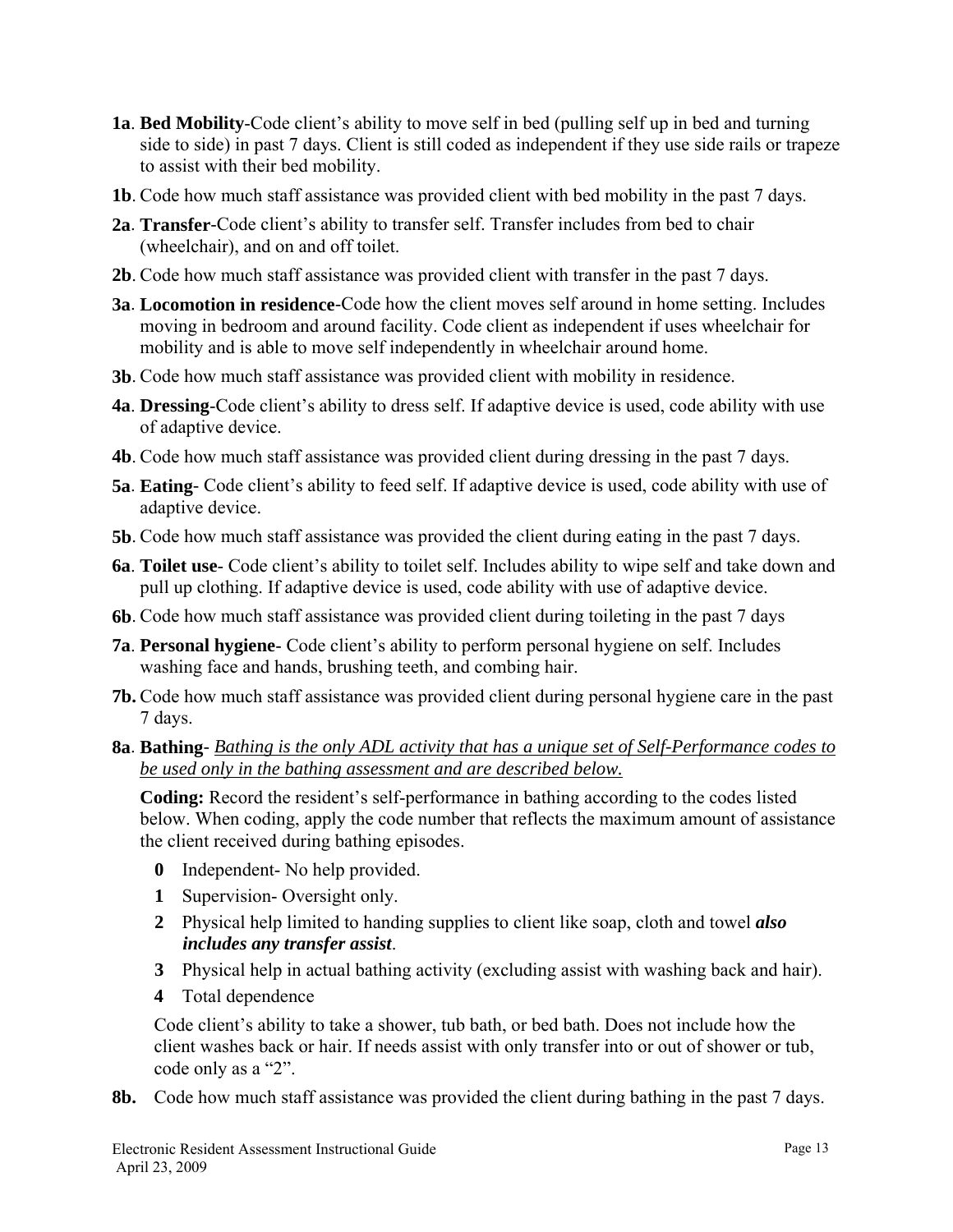- **9a**. **Adaptive Devices**-Code client's ability to manage by putting on and off assistive devices.
- **9b.** Code how much staff assistance provided client with assistive devices in the past 7 days.
- **10**. **Stair Climbing** Code client's ability to climb stairs in facility if applicable.
- **10b**. Code how much staff assistance was provided client with stair climbing if applicable in past 7 days.

The following examples are designed to help clarify coding for both Self-Performance and Support. The answers appear to the right of the client descriptions. Cover the answers, read and score the example, then compare your answers with those provided.

| <b>Examples: ADL Self-Performance and Staff Support</b>                                                                                                                                                                                                                                                  |                  |                |
|----------------------------------------------------------------------------------------------------------------------------------------------------------------------------------------------------------------------------------------------------------------------------------------------------------|------------------|----------------|
| <b>BED MOBILITY:</b><br>Resident was physically able to reposition self in bed but had a tendency to favor and remain on left side;<br>needed frequent reminders and monitoring to reposition self while in bed.                                                                                         | $\mathbf{1}$     | $\theta$       |
| Received supervision and verbal cuing for using a trapeze for all bed mobility. On two occasions when arms<br>were fatigued, resident received heavier physical assistance of two persons.                                                                                                               | $\mathbf{1}$     | 3              |
| Resident was physically able to bend knees and hold on to side rails to assist in repositioning up in bed but<br>required the assist of two to hold under arms and pull up in bed while resident pushed with legs.                                                                                       | 3                | 3              |
| Because of severe and painful joint deformities, resident was totally dependent on two persons for all bed<br>mobility. Although unable to contribute physically to positioning process, resident was able to cue staff for<br>the position she wanted to assume and at what point she felt comfortable. | $\overline{4}$   | 3              |
| <b>TRANSFER</b><br>Despite bilateral above the knee amputations, resident always moved independently from bed to wheelchair<br>(and back to bed) using a transfer board while a staff member locked wheelchair and observed transfer.                                                                    | $\boldsymbol{0}$ | 1              |
| Resident moved independently in and out of armchairs but always received light physical guidance of one<br>person to get in and out of bed safely.                                                                                                                                                       | $\overline{2}$   | $\overline{2}$ |
| Transferring ability varied throughout each day over the last 7 days. Received no assistance at times and<br>heavy weight-bearing assistance from one person on at least three occasions.                                                                                                                | $\overline{3}$   | $\overline{2}$ |
| <b>LOCOMOTION</b><br>Resident ambulated slowly on unit pushing a wheelchair for support; stopped to rest every 15-20 feet; has<br>good safety awareness and has never fallen. Staff felt she was reliable enough to be on her own.                                                                       | $\theta$         | $\theta$       |
| Ambulated independently around, socialized with others and attended activities during the day. Loves<br>dancing and yoga. Because she can become afraid at night, she received contact guidance of one person to<br>walk her to the bathroom at least twice every night.                                 | $\overline{2}$   | $\overline{2}$ |
| During last week, resident was learning to walk short distances with new leg prosthesis with heavy partial<br>assistance of two people. Refused to ride in a wheelchair.                                                                                                                                 | 3                | 3              |
| <b>DRESSING</b><br>Usually dressed self. After a seizure, received total help from several staff members once during the week.                                                                                                                                                                           | $\theta$         | $\theta$       |
| Nursing assistant provided weight-bearing help with dressing every morning (supporting weight of limbs)<br>over the last week. Later each day, as resident felt better (joints were more flexible), she required staff<br>assistance only to undo buttons and guide her arms in/out of sleeves every pm. | 3                | $\overline{2}$ |
| <b>EATING</b><br>Resident arose daily after 9 am; preferred to skip breakfast and just munch on fresh fruit late in the morning.<br>She ate lunch and dinner independently in the facility's dining room.                                                                                                | $\theta$         | $\theta$       |
| Resident is blind and confused. He ate independently once staff opened containers, oriented him to the<br>location and types of food on his tray and instructed him to eat.                                                                                                                              | 1                | 1              |
| Over the course of a week the Resident feeds himself during breakfast and lunch with staff monitoring and<br>encouragement but is tired later in the day so is fed at the supper meal.                                                                                                                   | 3                | $\overline{2}$ |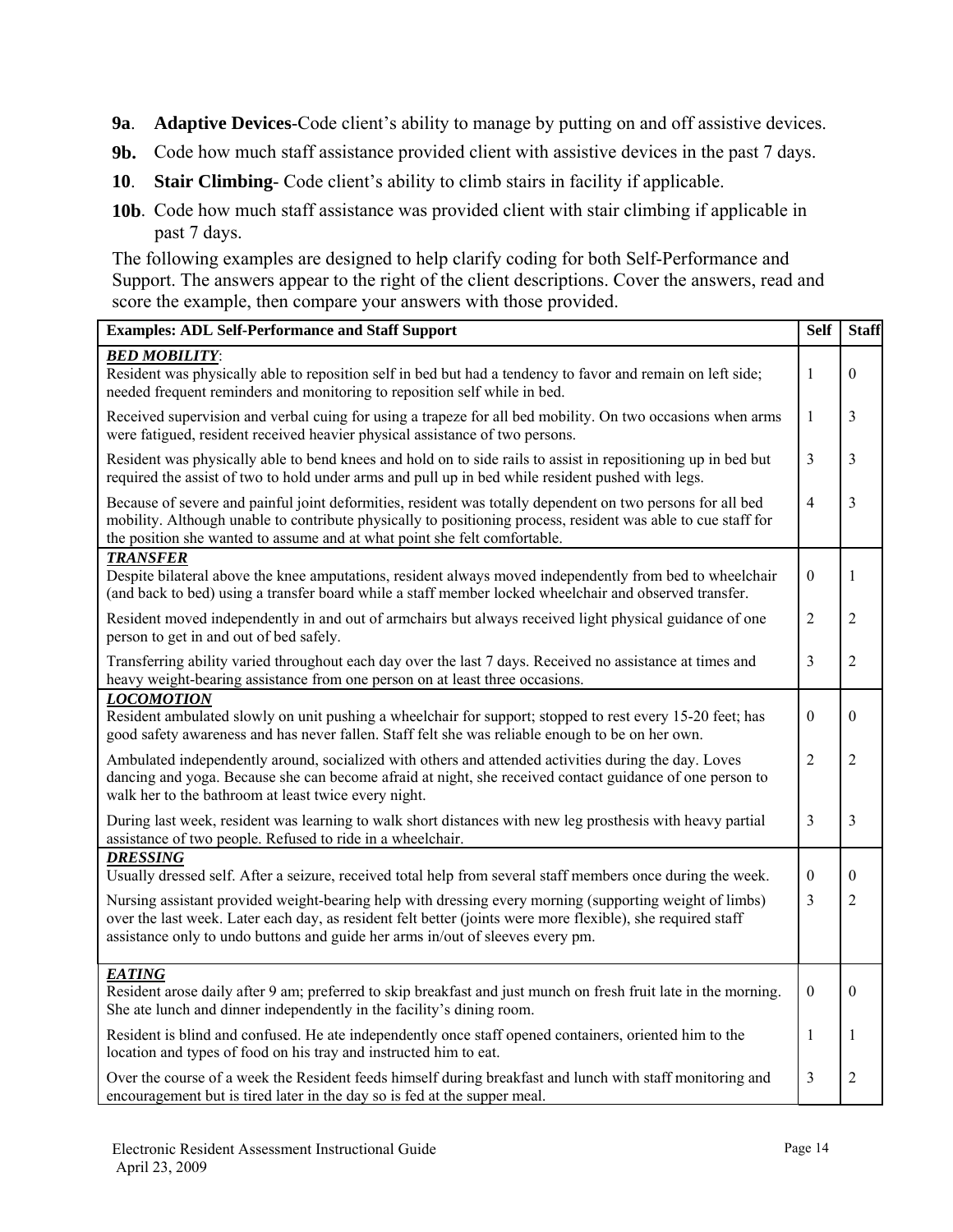| <b>TOILETING</b><br>Resident used bathroom independently once up in a wheelchair; used bedpan independently at night after it<br>was set up on bedside table.                                                                                                                                              | $\Omega$ |          |
|------------------------------------------------------------------------------------------------------------------------------------------------------------------------------------------------------------------------------------------------------------------------------------------------------------|----------|----------|
| When awake, resident was toileted every two hours with minor assistance of one person for all toileting<br>activities (e.g., contact guard for transfers to/from toilet, drying hands, pulling up, zipping/buttoning pants.                                                                                |          |          |
| Resident received heavy assist of two persons to lower and raise off toilet. Resident was able to wipe self,<br>once toilet tissue was handed to him.                                                                                                                                                      | 3        | 3        |
| PERSONAL HYGIENE<br>New resident, in home adjustment phase, liked to sleep in his clothes in case of fire and remained in the same<br>clothes for 2-3 days at a time. He cleaned his hands and face independently and would not let others help<br>with any personal hygiene activities.                   | $\theta$ | $\theta$ |
| Resident able to carry out personal hygiene but was not motivated; received daily cueing and positive<br>feedback from staff to keep self clean and neat. Once started, could be left alone to complete tasks<br>successfully.                                                                             |          |          |
| Resident required total daily help combing her long hair and arranging it in a bun; otherwise resident was<br>independent in personal hygiene.                                                                                                                                                             | $\Omega$ |          |
| <b>BATHING</b><br>On Monday, one staff member helped transfer resident into the tub but resident washed self completely after<br>the staff member handed her the soap and her cloth. On Thursday, resident by physical help of one person got<br>into the tub but needed assist washing her back and hair. | 2        | 2        |
| Resident received verbal cuing and encouragement to take twice-weekly showers. Once staff walked resident<br>to bathroom, he bathed himself with periodic oversight.                                                                                                                                       | 1        | $\theta$ |
| Resident afraid of Hoyer lift; was given a full sponge/bed bath by staff twice weekly; resident was involved<br>in this activity.                                                                                                                                                                          |          |          |

## **Section G.2. Physical Functioning (Body Control)**

- **1a.** Check **yes or no** if client is bed bound. A client is considered bed bound if the client is in bed or in a recliner in own room for 22 hours or more per day.
- **1b**. Check **yes or no** if client has an unsteady gait. Consider what is the client's normal gait on a day to day basis. If the normal gait is unsteady, check yes.
- **1c**. Check **yes or no** if client has hemiplegia or hemiparesis. If client has paralysis of only one half of body, check yes.
- **1d**. Check **yes or no** if client has any amputations. If client has any limb amputations, check yes. Do not count missing fingers or toes as amputations.

## **Section G.3. Physical Functioning (Modes of Locomotion)**

Check the types of assistive appliances or devices that the client uses on a regular basis for locomotion around the home, including their bedroom.

## **Section G.4. Physical Functioning (Modes of Transfer)**

Check all appliances or assistive devices the client uses in transferring in and out of bed, chair and for bed mobility.

## **Section G.5. Physical Functioning (Self Performance in ADLs)**

Check if the client's ADL self-performance status has stayed the same or changed in last 90 days.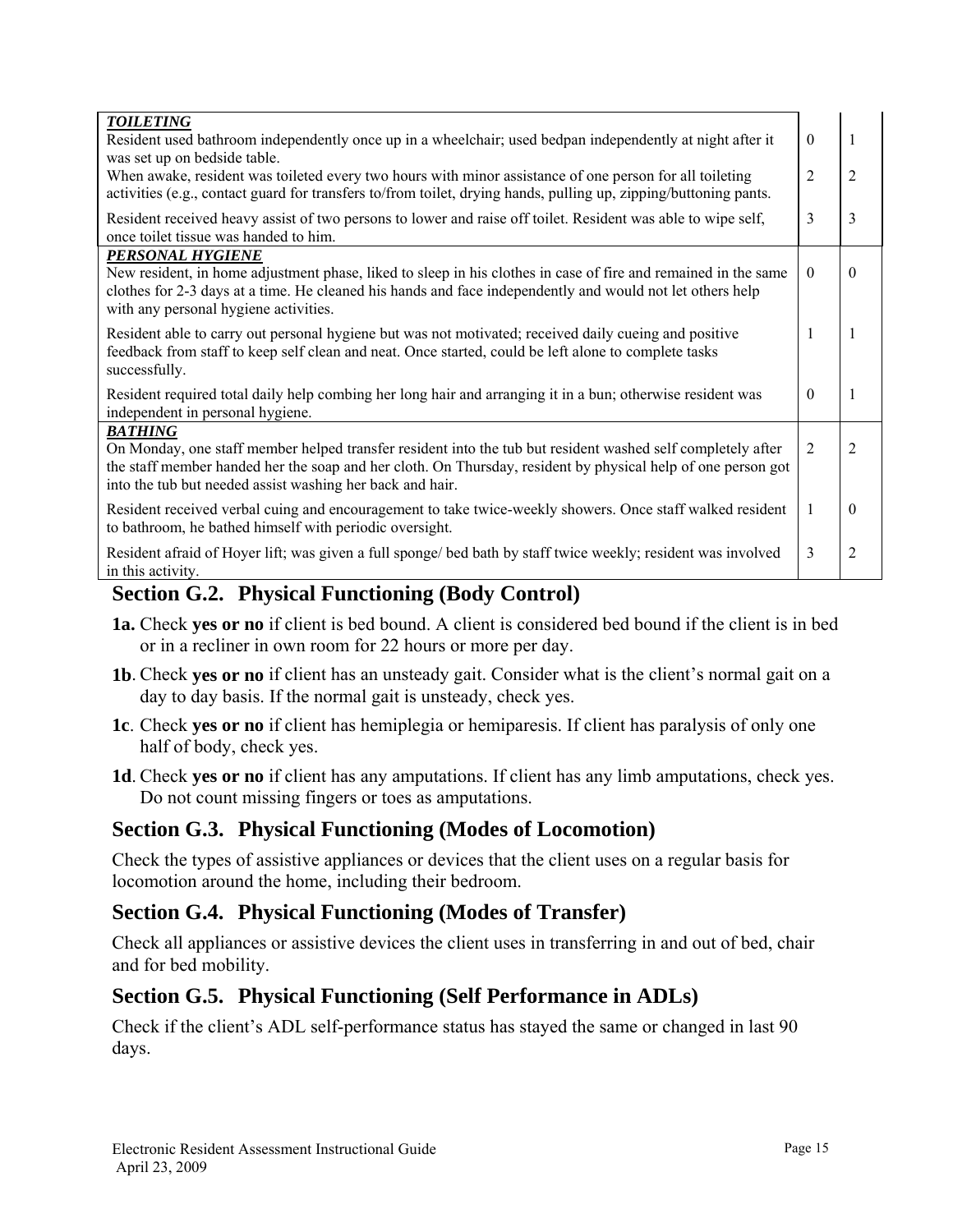#### **Section G.6. Physical Functioning (Instrumental Activities of Daily Living)**

- **1a. Shopping (self-performance)** Check client's ability to shop in the past 7 days.
- **1b.** Shopping (support provided) Check the highest level of staff support given to client with shopping in the past 7 days.
- **2a. Transportation (self-performance)** Check the client's ability to perform transportation coordination which includes arranging transportation like a taxi, or ride from a family member, and also includes performance (if the client is able to get on the bus or in a taxi).
- **2b. Transportation (support provided)** Check the highest level of staff support the client required with arranging transportation in past 7 days.
- **3a. Money Management (self-performance)** Check the client's ability to manage money in the past 7 days if applicable.
- **3b. Money Management (support provided)** Check the highest level of staff support the client required with money management during the past 7 days.
- **4a. Meal Preparation (self-performance)** Check the client's ability to prepare a meal in the past 7 days if applicable.
- **4b. Meal Preparation (support provided)** Check the highest level of staff support given to the client for meal preparation if applicable.
- **5a. Phone (self-performance)** Check the client's ability to use the telephone in the past 7 days if applicable.
- **5b.** Phone (support provided) Check the highest level of staff support given to the client with telephone support in the past 7 days if applicable.
- **6a. Light Housework (self-performance)** Check the client's ability to do light housework (dusting, sweeping, making bed) in the past 7 days if applicable.
- **6b. Light Housework (support provided)** Check the highest level of staff support given to the client with light housework if applicable.
- **7a. Managing Medications (self-performance)** Check the client's ability to self-manage medications during the past 7 days if applicable.
- **7b. Managing Medication (support provided)** Check the highest level of staff support given to the client to manage medications in the past 7 days if applicable.
- **8a. Heavy Housework (self-performance)** Check the client's ability to do heavy housework (vacuuming, washing floors, washing dishes) in the past 7 days if applicable.
- **8b. Heavy Housework (support provided)** Check the highest level of staff support given to the client with doing heavy housework in the past 7 days if applicable.
- **9a. Laundry (self-performance)** Check the client's ability to do own laundry in past 7 days if applicable.
- **9b. Laundry (support provided)** Check the highest level of staff support given to the client with doing laundry in the past 7 days if applicable.
- **10a. Equipment Management (self-performance)** Check the client's ability to self-manage their medical equipment in the past 7 days if applicable.
- **10b. Equipment Management (support provided)** Check the highest level of staff support given to the client to help manage medical equipment in past 7 days if applicable.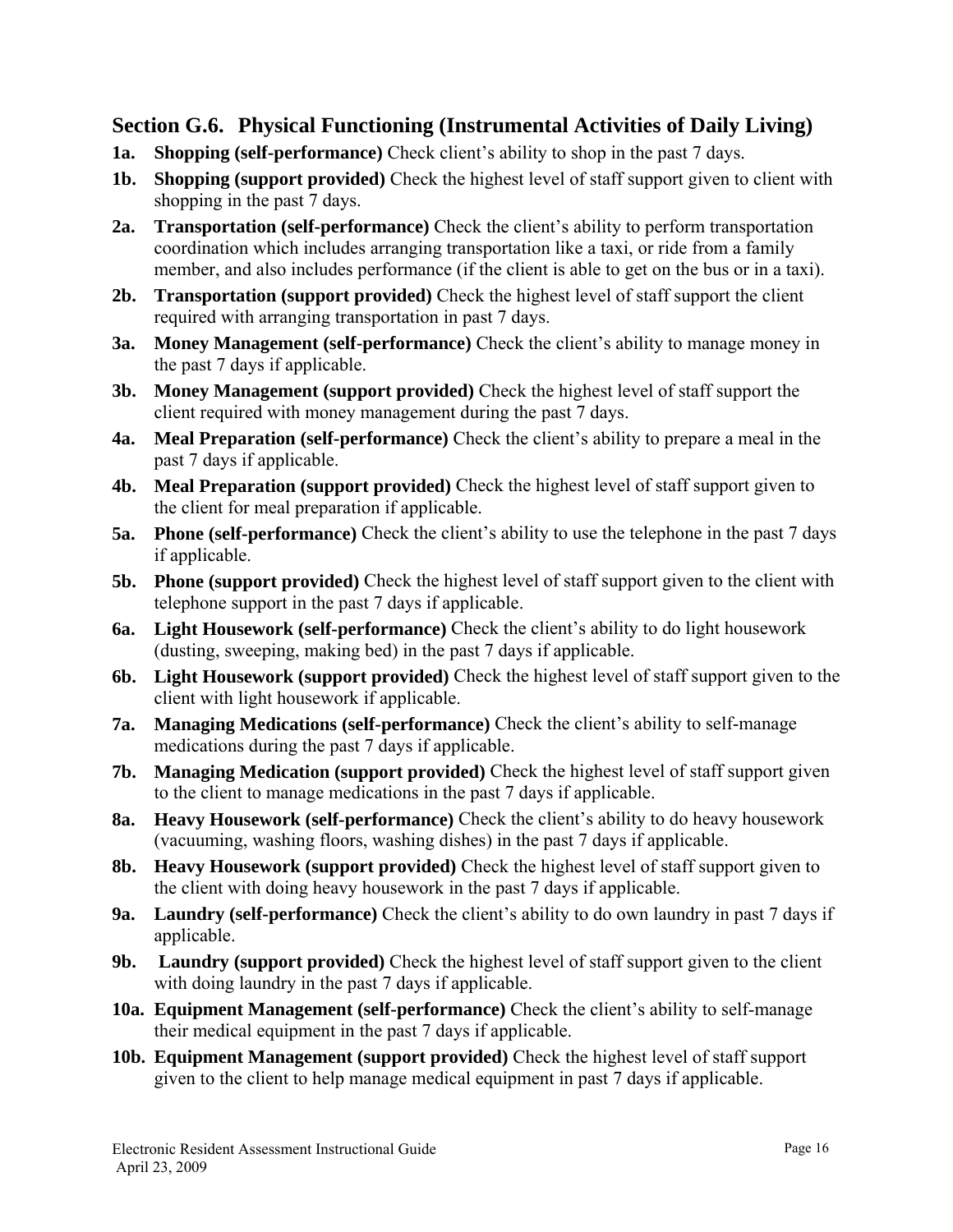## **Section G.7. Physical Functioning** (**Rehabilitation)**

- **1**. Check all the functional rehabilitation or improvement potential of the client from the list provided if applicable.
- **2**. Check yes if the client requires assistive devices or adaptive equipment.
- **3**. Check yes if staff needed to break ADL activities into subtasks during the past 7 days so client could perform them.

## **Section G.8. Physical Functioning (Skills Training)**

**1.** If the client has received any of the listed skill training in the past 30 days for at least 15 minutes per day, write in how many days for each activity the client received training. If no training was provided, leave blank or put in 0.

## **Section G.9. Physical Functioning (Devices Needed)**

**1**. Check if client needs any of the listed devices or equipment. If the client uses any device or equipment that is not listed, check other and enter the equipment or device used.

## **Section H.1. Continence (in last 14 days)**

- **1**. Check the appropriate response related to client's bladder continence for the past 14 days. If the client wears a pad inside their underwear or an adult pad due to a weak bladder, and they tend to dribble on occasion (coughing, sneezing, strenuous activity) or if the client has a catheter, client is to be coded as continent.
- **2.** Check the appropriate response related to client's bowel continence in the past 14 days. If bowel movement is controlled by appliance (colostomy bag) or is on a bowel program for bowel movements and is not incontinent in between toileting, client is considered continent.

## **Section H.2. Continence (Appliance and Programs)**

**1**. Check all that apply regarding incontinence appliance usage and/or programs. If client does not use an appliance or is not on a toileting plan, check none of the above. If the client has scheduled toileting by either staff reminding client to go to the toilet at specified times or taking client to toilet at routine times through out the day, check scheduled toileting plan.

## **Section H.3. Continence (Change in Urinary Continence)**

**1**. Check the appropriate response if the client's bladder incontinence has changed in the past 90 days or since the last assessment.

#### **Section I.1. Diagnosis**

- **1**. Enter client's current primary diagnosis. The diagnosis must be a physician/medical provider document diagnosis.
- **2**. Check all the current active diagnoses and conditions from the list provided. All diagnoses must have been diagnosed by a physician or medical provider.
- **3.** Check all active infections from the list provided. Do not list any infections that have been resolved. If client has no current infections, check none of the above.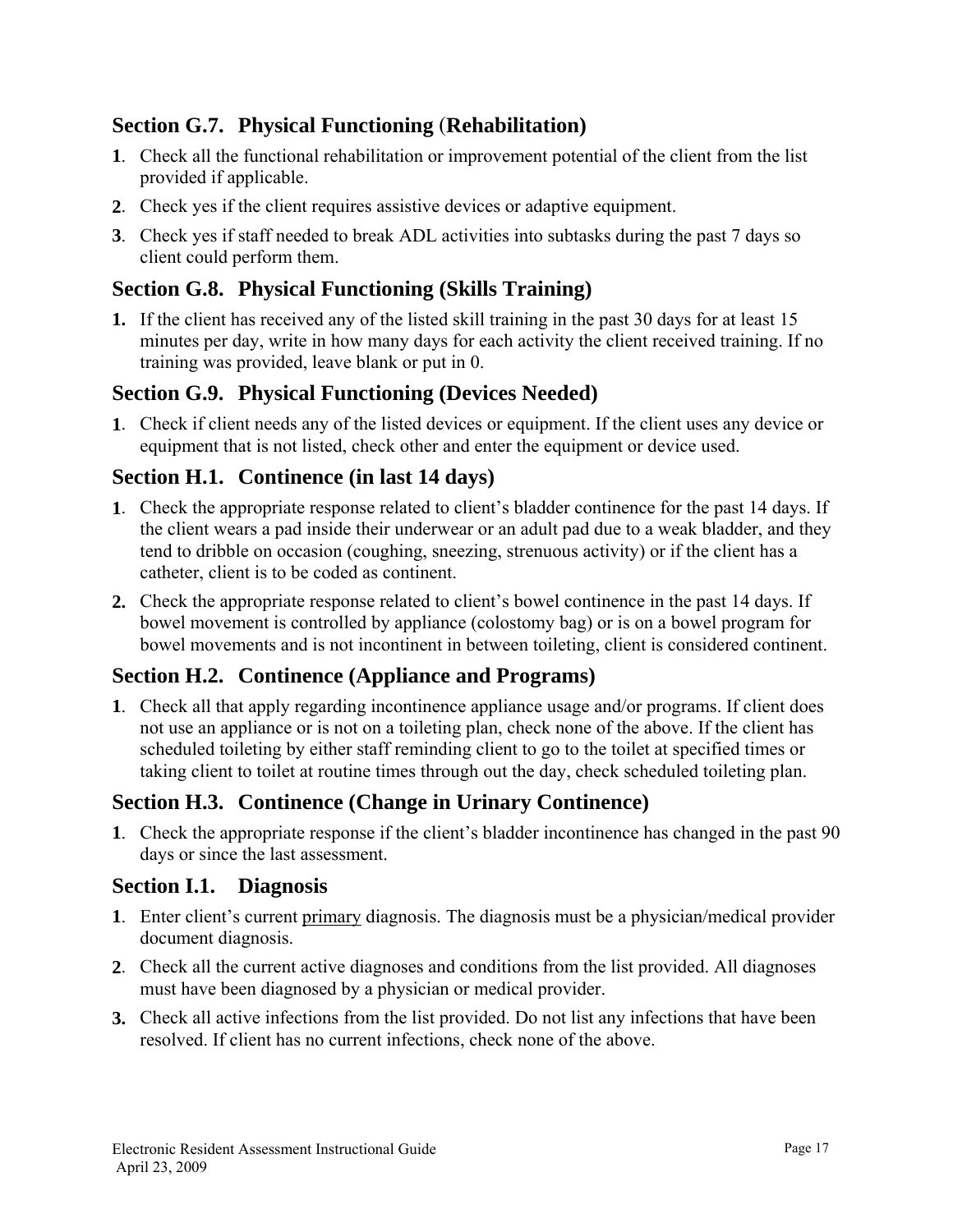- **4**. Check from the provided list any problems or conditions that the client is experiencing or has experienced in the past week. Check none of the above if the client has not had any of the listed conditions.
- **5**. Enter any inactive health conditions that facility should be aware of.

## **Section J.1. Oral/Nutrition Status**

- **1**. Enter how tall the client is in **inches** without shoes. (5'4= 64 inches).
- **2**. Enter how much the client weighs in pounds without shoes.
- **3**. Check if client has lost or gained weight in last 6 months. A gain or loss would be considered to be 5 pounds or greater. Check no change, if client has stayed within 5 pounds of previous weight.
- **4**. Check from the list all the nutritional approaches used on client. If client does not use any, check none of the above.

**4a**. List any restricted foods.

**5**. Check all that apply related to the client's current oral and dental status.

## **Section K.1. Skin Conditions (Ulcers)**

In this section, you will record the number of skin ulcers at each ulcer stage on any part of the body. For an accurate assessment a full body check should be done.

#### **Staging an Ulcer:**

- **Stage 1** A persistent area of skin redness without a break in the skin that does not disappear when pressure is relieved.
- **Stage 2** A partial thickness loss of skin layers that presents clinically as an abrasion, blister, scab, or shallow crater.
- **Stage 3** A full thickness of skin is lost, exposing the subcutaneous tissue. It presents as a deep crater with or without undermining adjacent tissue.
- **Stage 4** A full thickness of skin and subcutaneous tissue is lost, exposing muscle or bone.
- **1a**. Check how many Stage 1 Ulcers the client has. If none, check 0.
- **1b**. Check how many Stage 2 Ulcers the client has. If none, check 0.
- **1c**. Check how many Stage 3 Ulcers the client has. If none, check 0.

**1d**. Check how many Stage 4 Ulcers the client has. If none, check 0.

## **Section K.2. Skin Conditions (type of ulcer)**

In this section you will record the highest stage for two types of skin ulcers, Pressure and Stasis.

**Pressure ulcer** – Reddened area or open area on skin over a bony prominence due to pressure or friction. Other terms used to indicate this condition include bed sores and decubitus ulcers.

**Stasis ulcer** – A skin ulcer, usually in the lower extremities, caused by decreased blood flow from chronic venous insufficiency.

**1a**. Enter the highest ulcer stage (1-4) for any pressure ulcers. Enter 0, if no pressure ulcers.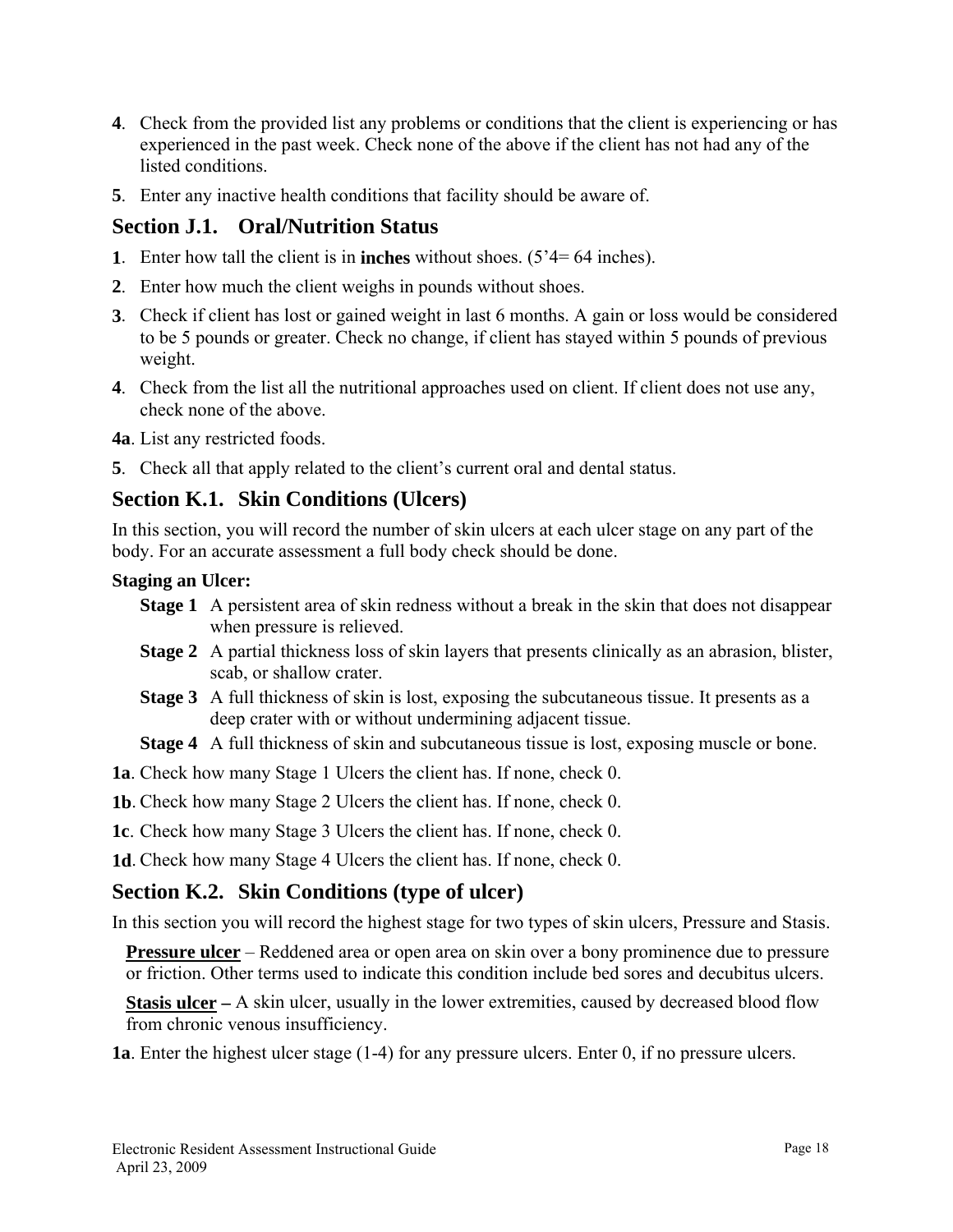## **Section K.3. Skin Conditions (other problems or lesions)**

Check from the list, all current skin problems that the client has that requires treatment. If none, check none of the above.

## **Section K.4. Skin Conditions (foot problems)**

**1a**. Check yes or no if the client has foot problems. If no, skip question 1b.

**1b**. If Client has foot problems, enter what type of foot care the client needs.

#### **Section K.5. Skin Conditions (skin treatments)**

**1.** Check from the list, all current skin treatments that the client has received in the past 7 days. If none, check none of the above.

## **Section K.6. Skin Conditions (pain status)**

- **1**. Check how often client experiences pain that interferes with their activity or movement. If client is not experiencing pain, check no pain. If client does not have any pain, go on to Section L<sub>1</sub>
- **2**. Check yes or no if intensity of the client's pain disrupts their normal usual routine activities.

#### **Section L.1. Medications**

**The medication section will help the facility determine and document if the client**:

- **Takes medication including over-the-counter medicine.**
- **Needs medication management and if so administration or assistance**
- **Needs physician follow-up**
- **1**. Check **yes or no** to the question: Is the client taking medication. If no, skip to section M.1.
- **2**. Check **yes or no** to the question: Does the client have any problems with taking medication as instructed or prescribed. If yes, client needs medication administration.
- **3**. Check **yes or no** to the question: Does the client know what his/her medication is for. If No, client needs medication administration.
- **4**. Check **yes or no** to the question: Does the client know how often to take medications. If No, client needs medication administration.
- **5**. Check **yes or no** to the question: Does the client communicate desired effect of the medication or unintended side effects. If No, client needs medication administration.
- **6**. Check **yes or no** if client controls own prescription medications.
- **7**. Check **yes or no** if client controls own over-the-counter medication.
- **8**. Enter number of days that the client received any type of injection in the past 7 days. Enter 0 if none and skip to #12.
- **9**. If client gets injections, check the appropriate response on who gives the client their injection.
- **10**. Enter date of the last medication review by the client's physician/medical provider.
- **11**. Check client's compliance with medications as prescribed by their physician/medical provider.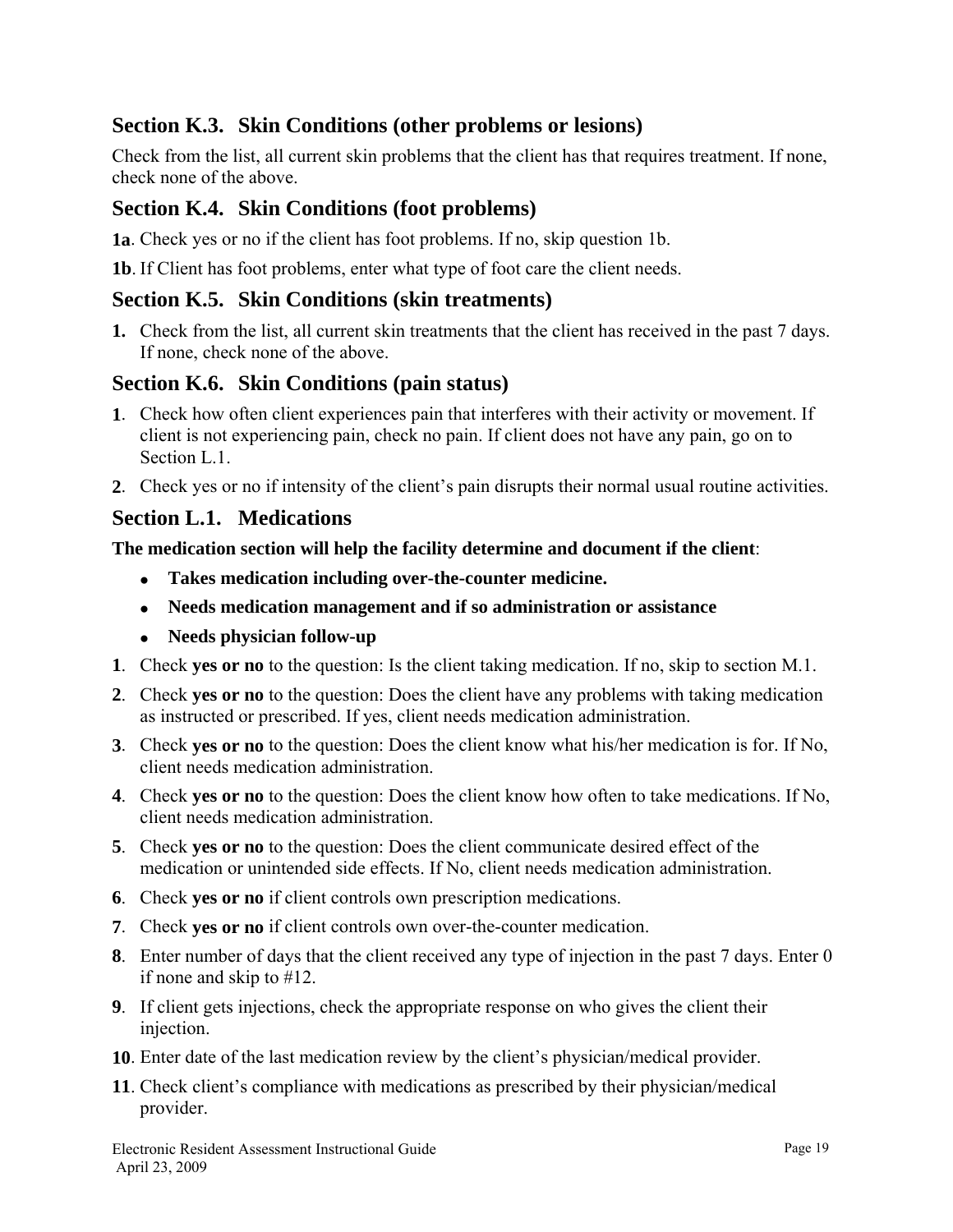- **12**. Enter number of days during the past 7 that the client received an antipsychotic medication. If none, enter "0" and for long acting medication used less than weekly, enter "1".
- **13**. Enter number of days during the past 7 that the client received an anti-anxiety medication. If none, enter "0" and for long acting medication used less then weekly, enter "1".
- **14**. Enter number of days during the past 7 that the client received an anti-depressant medication. If none, enter "0" and for long acting medication used less then weekly, enter "1".
- **15**. Enter number of days during the past 7 that the client received a hypnotic medication. If none, enter "0" and for long acting medication used less then weekly, enter "1".
- **16**. Enter number of days during the past 7 that the client received a diuretic medication. If none, enter "0" and for long acting medication used less then weekly, enter "1".

## **Section M.1. Special Treatments (Procedures)**

**1.** Check all the medical treatments that the client has received in the past 14 days. If none, check none of the above.

## **Section M.2. Special Treatments (Providers/Services)**

**1a.** Check from the list provided all the services or programs the client participates in. There are definitions on page 30 of this instructional guide for all the providers and services listed.

## **Section M.3. Special Treatment (Rehabilitation/Restorative Care)**

Enter the number of days for each rehabilitation service that was provided to the client for at least 15 minutes per day in the past 7 days. Enter "0" if none or if it was provided but for less than 15 minutes per day.

## **Section M.4. Special Treatments (Home Health Therapies)**

- **1.** Check yes or no if client is receiving any treatment or therapies from a Home Health agency. If no, skip to section M.5.
- **2.** Check how frequently a nurse from the Home health agency sees the client. If client is not seen by a nurse, skip and go to #3
- **3.** Check how frequently a Nurse aide for the home health agency sees the client. If client is not seen by a nurse aide, skip to #4.
- **4.** Check how frequently a therapist (speech therapist, physical therapist, occupational therapist) from the home health agency sees the client. If client is not seen by a therapist, skip to Section M.5.

## **Section M.5. Special Treatments (Devices and Restraints)**

In this section you will record if the client was restrained by any of the restraints listed at any time during the day or night in the last 7 days.

This includes restraints by any device that the resident cannot easily remove and that restricts freedom of movement or normal access to his/her body.

**1**. Check if full bed rails were used as a restraint in the past 7 days. Includes a bed rail that goes from head to foot of bed, even one-sided.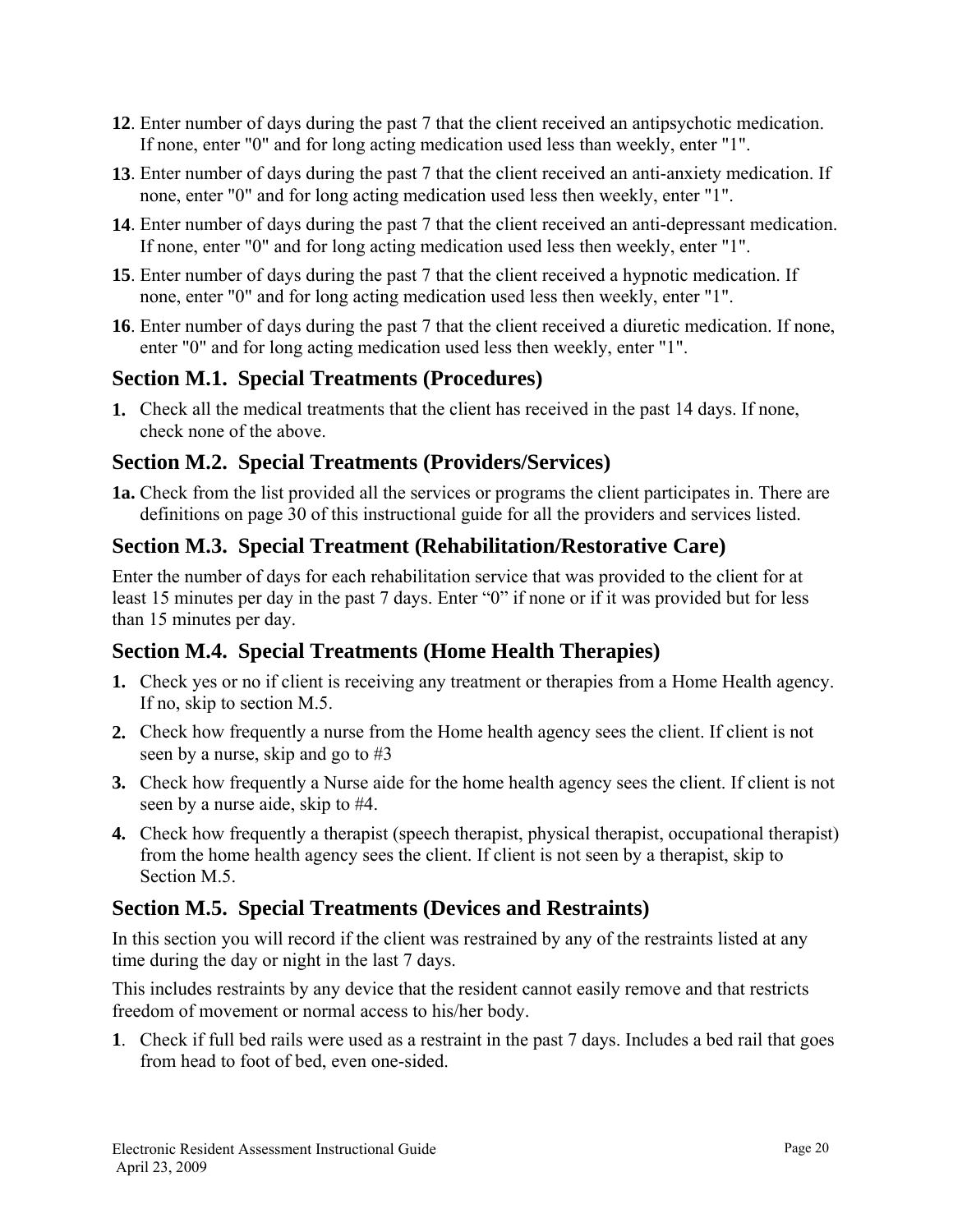- **2**. Check if trunk restraints were used on the client in the past 7 days. Includes vests, belts, sheets, etc. placed around the resident's trunk and a chair or bed. May be considered "positioning devices" by some.
- **3**. Check if any combination of partial rails have been used as a restraint on the client's bed in the past 7 days.
- **4**. Check if the client was placed in a chair with a lapboard for means of preventing the client from getting up in the past 7 days. Includes "Geri chairs", loungers, wheelchairs with lapboards strapped on them, etc.
- **5**. Check if a limb restraint was used on the client in the past 7 days. Includes wrist or ankle cuffs and mitts or anything used to restrict arm and/ or leg movement.
- **6**. Check if any chemical restraints (medications) were used for the purpose of discipline or convenience and not required to treat the client's medical symptoms in the past 7 days.

## **Section N.1. SIGNATURE, TITLE AND DATES**

At completion of the assessment the person who completed the Assessment is required to sign and date the Assessment. The Signature indicates completion and accuracy of the assessment.

**1a.** The person who completes the assessment must enter their name and sign on a hard copy.

- **2**. Enter the facility or agency that the person who completed the assessment works for.
- **3.** This signature is **Optional**. If the client or their legal representative would like to review the assessment their signature indicates that the client and or their legal representative has reviewed the completed assessment and feel that it is accurate.
- **4.** Name and signature is required by the Registered Nurse. The signature indicates that the Registered Nurse reviewed the assessment and feels that it is accurate.
- **5.** Enter the date that assessment was completed.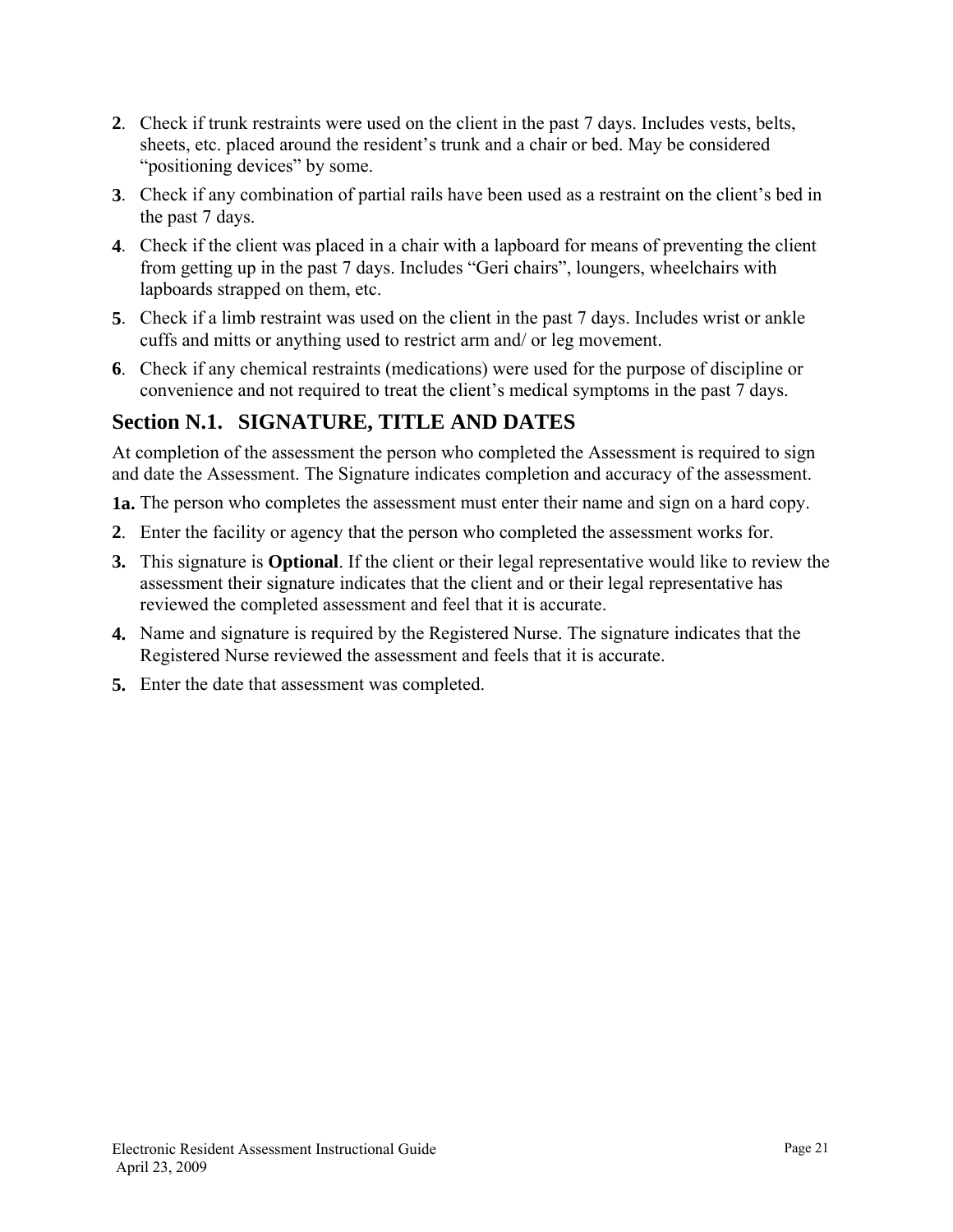## • **ADDITIONAL FOR AAA MANAGED CLIENTS**

## **Section O. INTAKE FOR AOA (for AAA case Managed clients ONLY)**

**O.1:** Demographic Information- Check the appropriate response for Clients demographic information on item 1a. - 6a.

#### **O.2. The NSI Determine Your Nutritional Health Checklist**

The NSI checklist is a nationally recognized tool. It was adapted from the "DETERMINE Your Nutritional Health" checklist developed by the Nutrition Screening Initiative (NSI). The purpose of this tool is to generate a score that helps the individual determine if they are at nutritional risk and whether nutritional intervention is necessary.

Ask the individual the questions. If they are unable to answer, you may get this information from other sources, such as family or caregivers. If there are not other sources to help answer the questions indicate this on the assessment. If the individual answers "Yes" to any question, add the corresponding scores.

#### **1. Have you made changes in lifelong eating habits because of health problems? "Yes" = 2 score**

To help you get an accurate response, you may ask:

- "Do you find yourself avoiding certain foods because they make you feel lousy?"
- "Have you been told by a doctor or a dietitian not to eat certain foods for health reasons such as diabetes or high blood pressure?"

#### **2. Do you eat fewer than 2 complete meals a day?**

#### **"Yes" = 3 score**

Many people may state that they TRY to eat three meals a day, but in reality, they only eat one or two meals a day. A "meal" must include a source of protein along with some complex carbohydrate and a little fat. Examples of protein foods include peanut butter, eggs, cheese, milk, yogurt, meat, fish, poultry, kidney beans, etc. A cup of coffee and a piece of toast is NOT a meal!

To help you get an accurate response, you may ask:

- "Tell me about what you usually eat for breakfast."
- "Tell me about what you usually eat for supper."
- "Do you ever find yourself saving half of your lunch meal from the meal site for supper?"

#### **3. Do you eat fewer than 5 servings (1/2 cup each) of fruit or vegetables each day? "Yes" = 1 score**

To help you get an accurate response, you may ask:

- "Tell me about the fruit (and fruit juice) that you eat each day."
- "Tell me about the serving sizes of fruit that you eat each day."
- "Are there any fruits that you don't eat because they bother you or you simply "don't enjoy eating them?
- "Tell me about the vegetables that you eat each day."
- "Tell me about the serving size of the vegetables that you eat each day."
- "Are there any vegetables that you avoid eating?"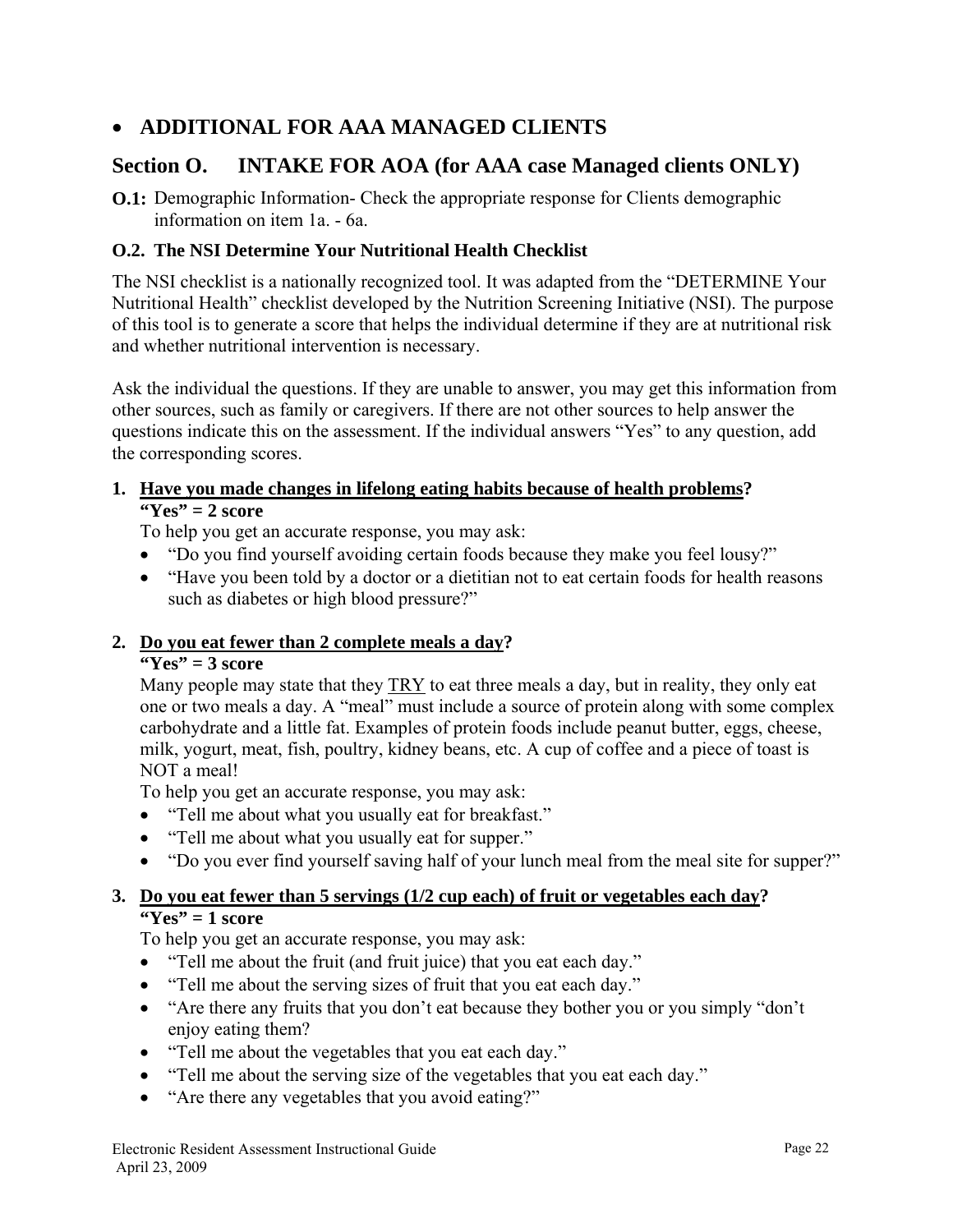## **4. Do you have fewer than 2 servings of dairy products (milk, yogurt, cheese) or tofu every day?** 1 serving of milk/yogurt=1 cup; 1 serving of cheese=1 ounce; 1 serving of tofu=  $\frac{1}{2}$  cup

## **"Yes" = 1 score**

To help you get an accurate response, you may ask:

- "Tell me about the milk that you buy from the store. Is it skim, 1%, 2% or whole milk?"
- "Do you avoid milk because it bothers you when you drink it?"

#### **5. Do you have trouble eating well due to problems with biting/chewing/swallowing? "Yes" = 2 score**

To help you get an accurate response, you may ask:

- "Tell me about any problems that you have with your teeth when you are eating."
- "If you have dentures, do you wear them?"
- "Do you ever have problems swallowing, such as getting food caught in your throat or being unable to swallow certain foods?"
- "How often do you have the above-mentioned problems? Every day?"

#### **6. Do you sometimes not have enough money to buy the food?**

#### **"Yes" = 4 score**

To help you get an accurate response, you may ask:

- "Tell me about any difficulties that you're experiencing with buying food each month."
- "Does the amount of money you are required to spend on medicine ever interfere with the money you have left to buy food each month?"
- "Would you like me to find assistance with the money you have to buy food?"

## **7. Do you eat most meals alone?**

#### **"Yes" = 1 score**

If the only time the participant eats with others is at the congregate meal site, then they eat alone most of the time.

## **8. Do you take 3 or more prescribed or over-the-counter medications each day?** (Including aspirin, laxatives, antacids, herbs, inhalers, vitamin/mineral supplements)

**"Yes" = 1 score** 

If the participant is unsure what you mean, go back to the health problems mentioned in question #1 and go from there.

To help you get an accurate response, you may ask:

- "Tell me about the medications that you take for your heart problem or diabetes, etc."
- "Tell me about any nutrition supplements or herbal remedies that you take each day."
- "Tell me about any laxatives or antacids that you use each day."

#### **9. Without wanting to, have you lost or gained 10 pounds in the last 6 months? "Yes" = 2 score**

Make sure to check "Loss" or "Gain". Stress to the participant that the weight loss/gain refers to involuntary change and NOT something they were trying to do.

To help you get an accurate response, you may ask:

- "Tell me about your weight. Has it been staying the same or changing a lot?"
- "Tell me about what caused this change in your weight."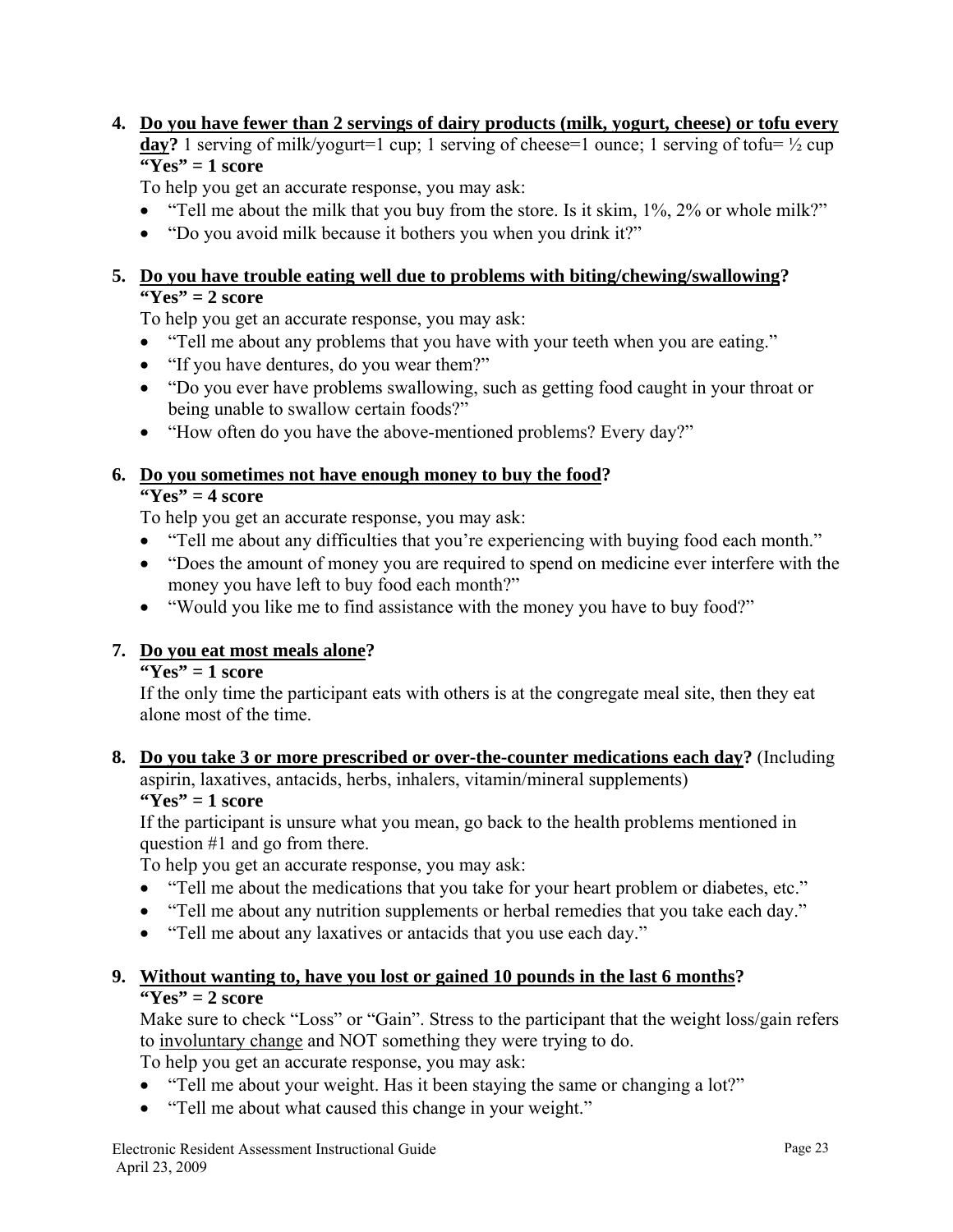#### **10. Are there times when you are not physically able to shop, cook and/or feed yourself (or get someone to do it for you)?**

#### **"Yes" = 2 score**

To help you get an accurate response, you may ask:

- "Tell me about your shopping. Does someone else shop for you or do you do it yourself?"
- "Is transportation a difficult factor involved with your shopping?"
- "Tell me about your cooking habits. Do you usually cook for yourself?"
- "Do you find it difficult to open cans, open or close your stove, or lift containers in and out of the stove by yourself?"
- "Do you find it difficult to hold or use regular silverware by yourself?"
- "Do you feel that you would benefit from assistance with your shopping, cooking or eating?"

#### **11. Do you have 3 or more drinks of beer, wine or liquor almost every day?**

**"Yes" = 2 score** 

To help you get an accurate response, you may ask:

- "Tell me about any alcoholic beverages that you drink (beer wine, hard liquor such as gin, whiskey, rum, etc.).
- "Tell me about the serving sizes of alcoholic beverages that you drink."

#### **12. Total "Yes" Scores**

After all questions have been answered, add the scores from each "Yes" answer to determine a nutritional risk score. If using the OMNIA assessment system, this will automatically calculate. Review the score with the individual/family/caregiver(s) and recommend referrals if necessary.

#### **Nutritional Risk Score Means:**

| Score   | <b>Rating</b>        | Recommendation                            |
|---------|----------------------|-------------------------------------------|
| $0 - 2$ | GOOD                 | Re-check your score in 6 months           |
| $3 - 5$ | <b>MODERATE RISK</b> | Re-check your score in 3 months           |
| 6+      | <b>HIGH RISK</b>     | May need to talk to a doctor or dietitian |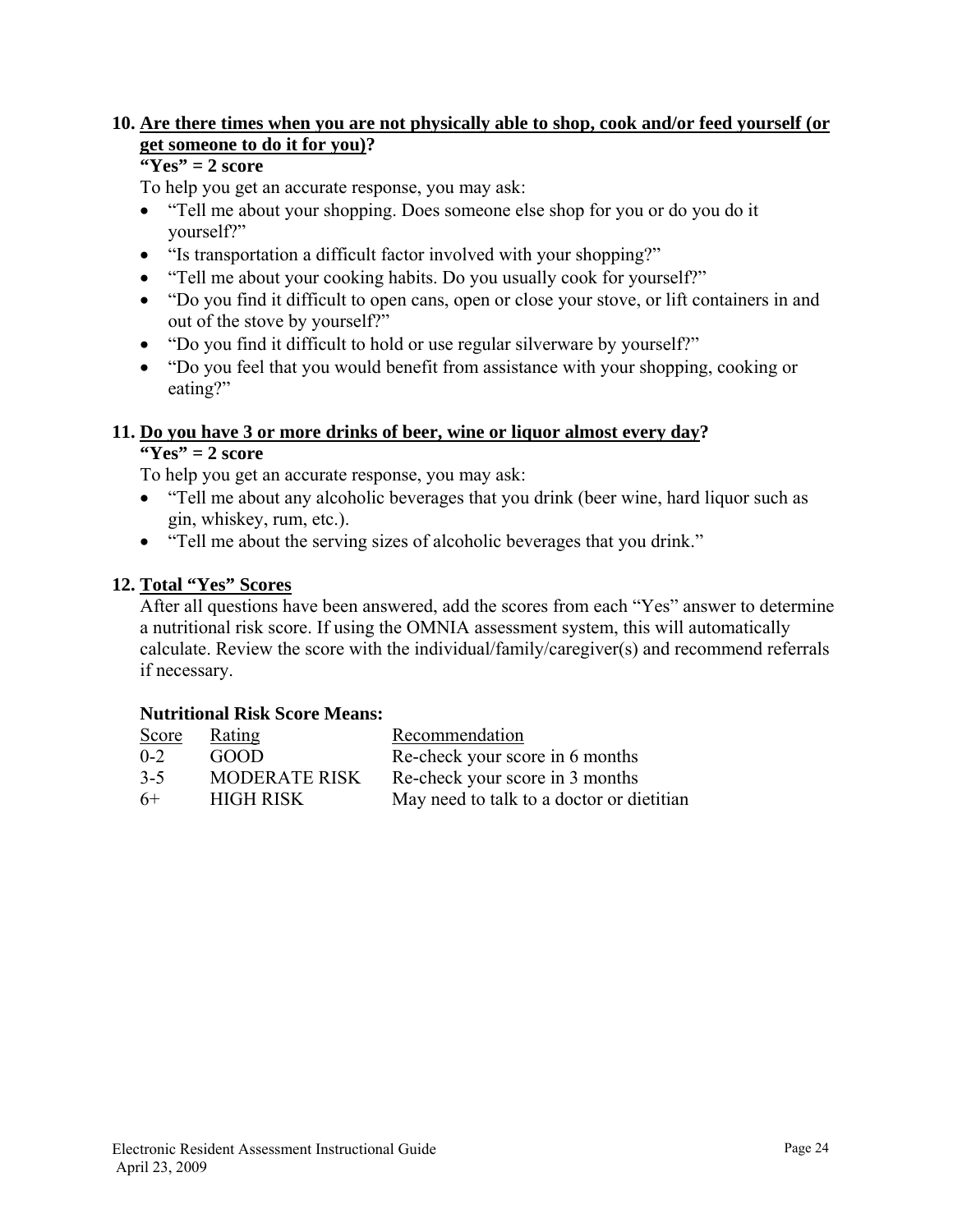## **DEFINITONS FOR PROVIDERS AND SERVICES**

A. Home Health Aide (LNA) – Provides personal care including assistance with bathing, dressing, toileting, grooming, and other personal care activities. A physician's order is required for coverage by insurance. Only Medicare Certified Home Health Agencies may provide this service under Medicare and Medicaid.

B. Homemaker Services– Home Health Agencies provide services to help with "housekeeping chores" such as housecleaning, laundry, shopping and errands to individuals who are unable to perform these tasks and yet wish to remain in their own homes.

C. Hospice Services – Provide end of life care at home for individuals diagnosed with a terminal illness. Services include nursing, aide, homemaker, therapy, social services, and volunteers. Hospice staff are trained specifically to support and comfort the individual and family with the primary goal of dying at home. A physician's order is required for coverage by insurance.

D. Nursing (RN) – Skilled medical care and treatment, provided by a licensed professional designed to meet specific medical needs. This service is provided by home health agencies and private nursing services. A physician's order is required for coverage by insurance. Only Medicare Certified Home Health Agencies may provide this service under Medicare and Medicaid.

E. Social Work Services – Local home health agencies offer social work services to individuals who require short-term counseling and service coordination. A physician's order is required for coverage by insurance.

F1, F2, F3 Therapies – Therapeutic treatment provided by a licensed professional to promote recovery or rehabilitation from an illness or injury by both physical and mechanical means. Types of therapy include Physical (PT), Occupational (OT), and Speech (ST). Physician's orders are require for coverage by insurance.

G. Adult Day Services/Day Health Rehab – State certified day programs provide personal care, meals, planned activities and companionship for older persons and persons with disabilities. Medicaid pays for eligible individuals (Day Health Rehab).

H. Attendant Services Program (ASP) – ASP is a state administered program which provides funding to help pay for a personal care attendant to assist with daily personal care such as dressing, bathing, eating and other activities which will help individuals remain at home.

I. Developmental Disability Services – Funding provided to serve individuals with developmental disabilities in the community.

J. Choices for Care Medicaid Waiver – HB or ERC – There are two Community-Based options available under the Choices for Care programs. Both are administered by the Division of Disabilities and Aging Services (DDAS) at the Department of Disabilities, Aging and Independent Living (DAIL).

• Home-Based Option — Provides in-home personal care, case management, respite, companion, adult day, personal emergency response, and assistive devices/home modifications to an eligible person who needs nursing home level of care, but who wants to remain at home. In order to be eligible, the individual must be financially eligible for Long-Term-Care Medicaid and must require the level of care provided in a nursing home.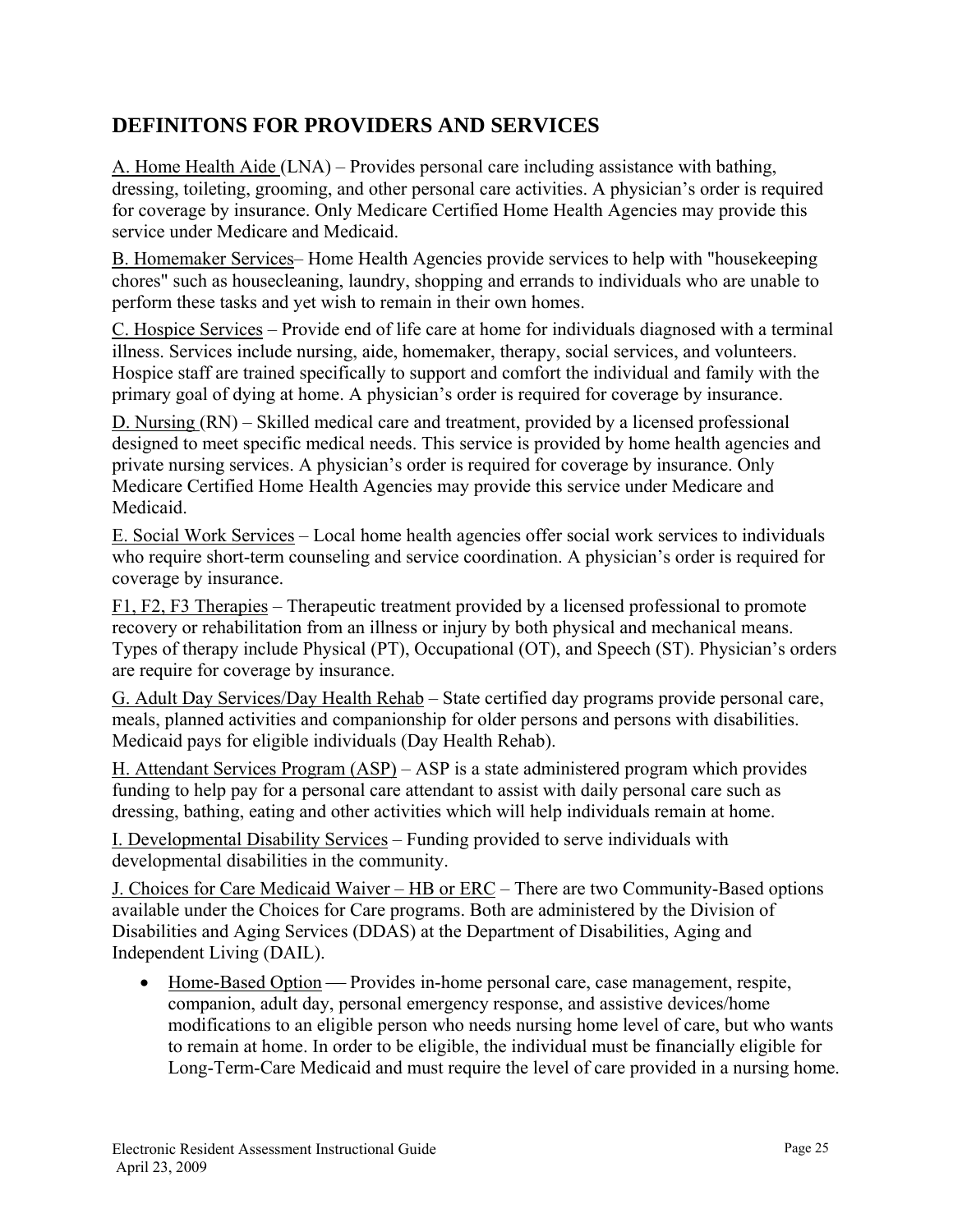• Enhanced Residential Care Option—Provides increased residential care options for adults who need nursing home level of care while residing in a participating licensed Residential Care Home or Assisted Living Residence. Services include nursing overview, personal care services, case management, medication assistance, recreational and social activities, and support for individuals with cognitive impairments, 24-hour on-site supervision, laundry and household services.

K. Medicaid High-Tech – Individuals who have at least two modalities (e.g. ventilator, trach, tube feeding), have a need for skilled nursing care, and qualify for Vermont Medicaid, may be eligible for in-home nursing care paid for by Medicaid.

L. Traumatic Brain Injury Waiver (TBI) – Are state administered services provided to individuals who have had a traumatic brain injury and require rehabilitation and personal care specific to the brain injury. Short-term services are provided to eligible individuals who have had a recent injury and are currently in a rehab facility. Long-term services are limited to individuals identified as a priority due to specific long-term TBI issues.

M. USDA Commodity Supplemental Food Program – Individuals who are 60 years or older may be eligible for a monthly package of food, including nutrition education, recipes and information about a range of health and social services.

N. Congregate Meals – Hot meals and companionship are available to persons 60 or older and their spouses at over 90 meal sites across the state. Most meal sites also offer services like nutrition education, transportation to and from the meal site, information about senior programs, and recreational activities. The local Area Agency on Aging has information about congregate meal services in their area.

O. Emergency Food Shelf/Pantry – Provide food in an emergency by offering groceries to take home. Some communities offer food kitchens that provide food by serving sit-down meals at various locations throughout the state.

P. Home Delivered Meals – Often referred to as "Meals on Wheels", are delivered to the home of individuals who are frail and/or homebound. The meals are usually provided by a senior center or congregate meal site. Type and frequency of meals available vary by region.

Q. Senior Farmer's Market Nutrition Program – Provides low income seniors with fresh, nutritious, locally grown fruits, vegetables and herbs from farmers' markets and farms.

R. Area Agency on Aging Case Management – Area Agencies on Aging provide professional case managers to help people age 60 and older assess their situation, explore available options, obtain community services and benefits, and protect their rights.

S. Community Action Program – Each community statewide has a Community Action Program that offers assistance to low-income individuals. Individual may receive help in regards to public benefits, housing, utilities, and food assistance among other things.

T. Community Mental Health Services – Each region of the state has a Community Mental Health office that offers variety of in-home and office-based mental health services.

U. Dementia Respite Grant Program/NFCSP –Funding available through the Dementia Respite Grant and the National Family Caregiver Support Program (NFCSP) to provide supportive services for primary caregivers.

V. Eldercare Clinician – Local Area Agencies of Aging (AAA) offer free in-home mental health counseling (Eldercare Clinician) for adults 60 and over.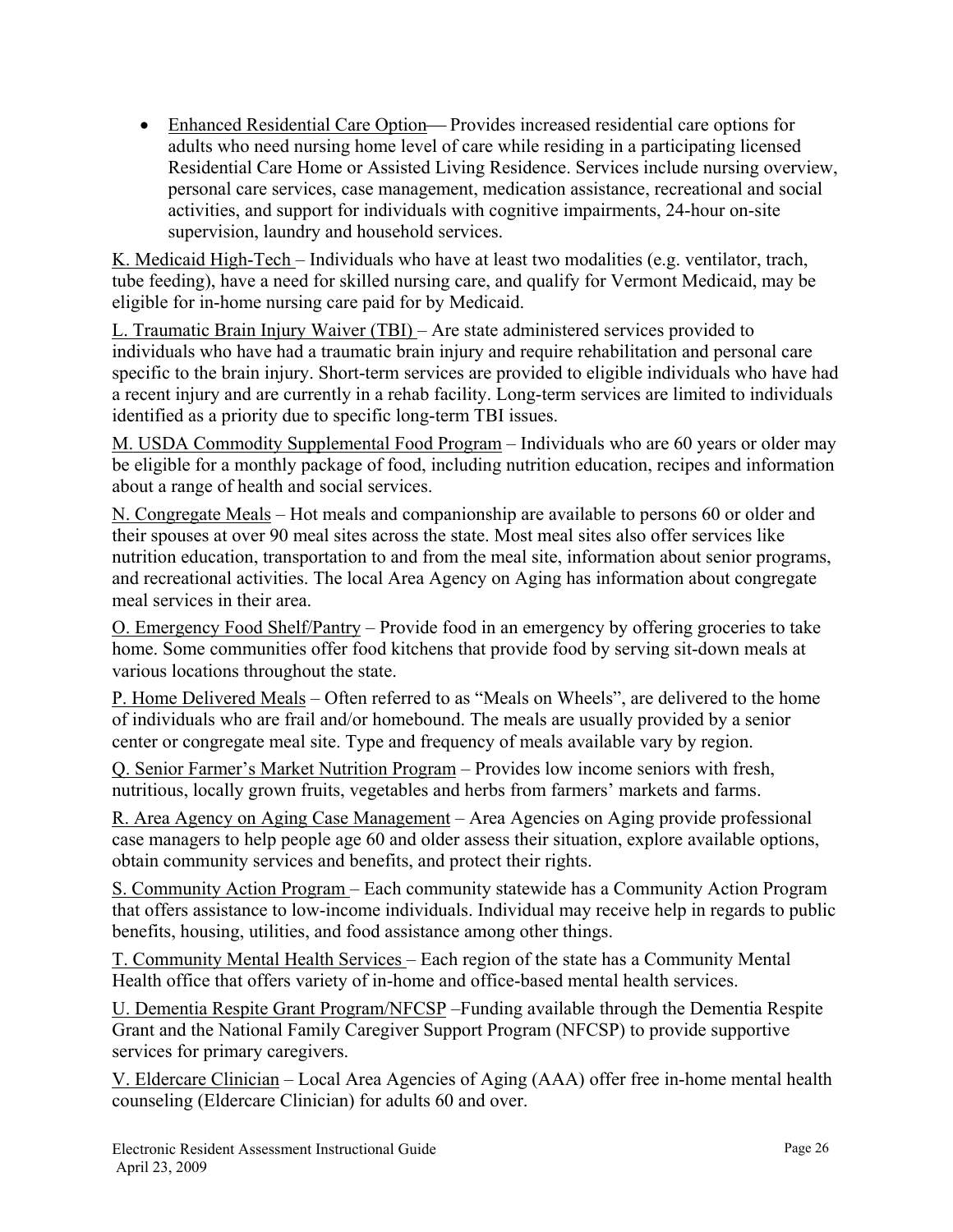W. Job Counseling/Vocational Rehabilitation – Job training, and help in finding a job are available to persons with disabilities at the Division of Vocational Rehabilitation. In addition, there are also programs offering employment counseling, aptitude testing, retraining, and information about available jobs at the local office of the Vermont Job Service.

X. Office of Public Guardian – The Department of Disabilities, Aging and Independent Living (DAIL) provides guardian services for a limited number of adults who are deemed "incompetent" by a court of law. Contact DAIL or the local AAA for more information.

Y. Senior Companion – This program provides support for low-income seniors to visit and provide assistance to other seniors who are isolated. Senior Companions visit for several hours each week to write letters, prepare an occasional meal, play cards, or just talk. The companions receive a small stipend, but there is no cost to the person being visited. The local Area Agency on Aging can assist with referrals to this program.

Z. VCIL Peer Counseling – The Vermont Center for Independent Living (VCIL) offers Peer Advocate Counselors (PACs) who work with Vermonters with disabilities, helping them to learn about the choices available to enable them to live more independently.

AA.VT Association for the Blind and Visually Impaired (VABVI) – Provides consultation, education and referrals for visually impaired individuals. Home evaluations are available. Contact your local VABVI or AAA for information.

BB. VT Legal Aid Services – Vermont Legal Aid provides a variety of legal services to lowincome individuals who require certain legal services. Referral services are available to individuals not eligible for VT Legal Aid services.

CC. Assistive Community Care Services (ACCS) – Medicaid pays for eligible individuals to receive services at a licensed Level III Residential Care Home (RCH) or Assisted Living Residence (ALR). This program reimbursement is called ACCS and is only available at participating RCH's or ALR's.

DD. Housing and Supportive Services –The Housing and Supportive Services (HASS) program provides supportive services in congregate housing settings for elders and adults with disabilities.

EE. Section 8 Voucher – The VT State Housing Authority and certain local Housing Authorities offer vouchers to eligible low-income individuals. The voucher pays a portion of their monthly apartment rent. Individuals must contact the VT Housing Authority or local housing authority to apply.

FF. Subsidized Housing –Many communities statewide offer congregate (group) housing to lowincome individuals. The rent is reduced (subsidized) depending on the individual's finances and the type of housing subsidy being offered.

GG. Aid to Needy Families with Children (ANFC) – ANFC is the program which provides financial assistance for medical care, food, and other needs to families with dependent children.

HH. Essential Person – Brings extra income into the home of an eligible low-income person and his/her live-in caregiver. DCF sets specific requirements as to who may qualify as an "essential" person" and the income and resource limits for applicants.

II. Food Stamps - The Food Stamp program is designed to provide financial assistance to purchase food for households with limited income and resources.